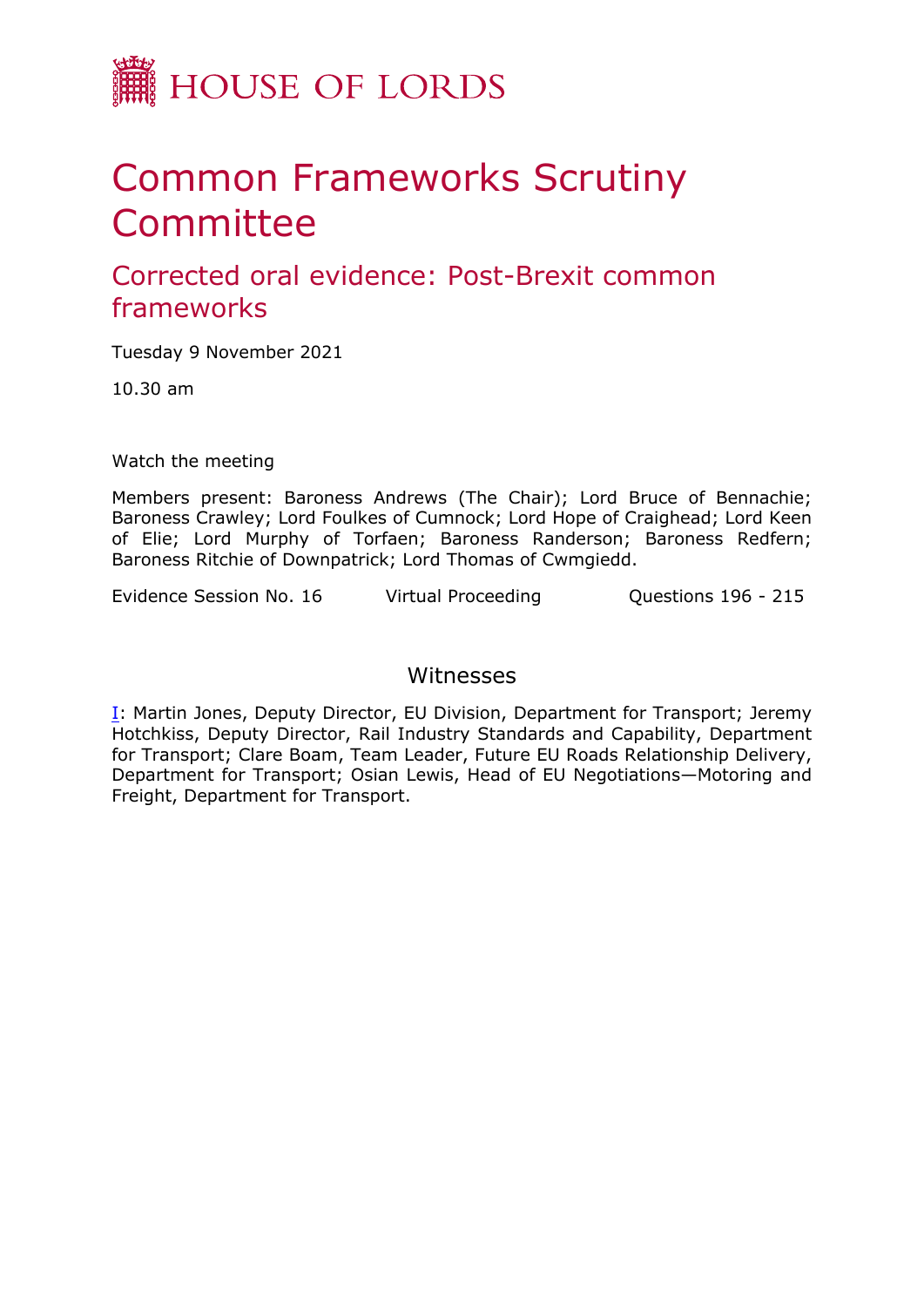## <span id="page-1-0"></span>Examination of witnesses

Martin Jones, Jeremy Hotchkiss, Clare Boam and Osian Lewis.

Q196 **The Chair:** Good morning, everybody. Welcome to the Common Frameworks Scrutiny Committee's 16th oral evidence session. We are very pleased indeed to have four expert officials from the Department for Transport who deal with different aspects of the common frameworks that we will be discussing this morning, which are all transport related. I am delighted to welcome Martin Jones, the deputy director of the EU division; Jeremy Hotchkiss, the deputy director of rail industry standards and capability; Clare Boam, the team leader of future EU roads relationship delivery; and Osian Lewis, the head of EU negotiations on motoring and freight. Good morning to you all.

I am sure this is not the first time you have given evidence or discussed your policy areas with a Select Committee, and we know that you are in fact officials and not Ministers, but we are particularly pleased to see you and to have the opportunity to get your take on developing and helping to frame these common frameworks and your experience of them, which covers such a complex area of policy across the devolved Administrations. Thank you very much for your time and for your knowledge.

We have seen a lot of summaries and some frameworks and have had a lot of evidence over the past year and a half, as well as having done our first report, and one of the reasons why we wanted to meet this morning is that these frameworks look different to us and feel slightly different. We wanted to have the opportunity to discuss with you why that was, particularly in relation to Northern Ireland, because that raises other issues for us, of course.

I will start with a very basic question that will help you to set out your experience and your stall, as it were. Some of these frameworks are very technical and it is very hard to understand how they operate on the ground and how they affect people. My question is simply this: can you provide us in layman's terms a brief overview of the four frameworks and why the Government think they are necessary? Tell us as clearly as possible what you think they are designed to achieve. Martin, if you can be the conductor, I will hand over to you and then you can bring in your colleagues as appropriate. Thank you very much.

*Martin Jones:* Thank you, Chair. Good morning to everybody. I will make just a couple of general comments and then pass over to my colleagues, who have been more closely involved in the individual frameworks.

I think we are trying to achieve the same as the overall policy, which is to make sure that when these laws come back into UK law and the laws of devolved areas, and when those devolved powers are being exercised, we do not exercise them in a way that causes problems for each other. That is partly about transparency and making sure that when we are thinking of doing things within our devolved areas we talk to each other, and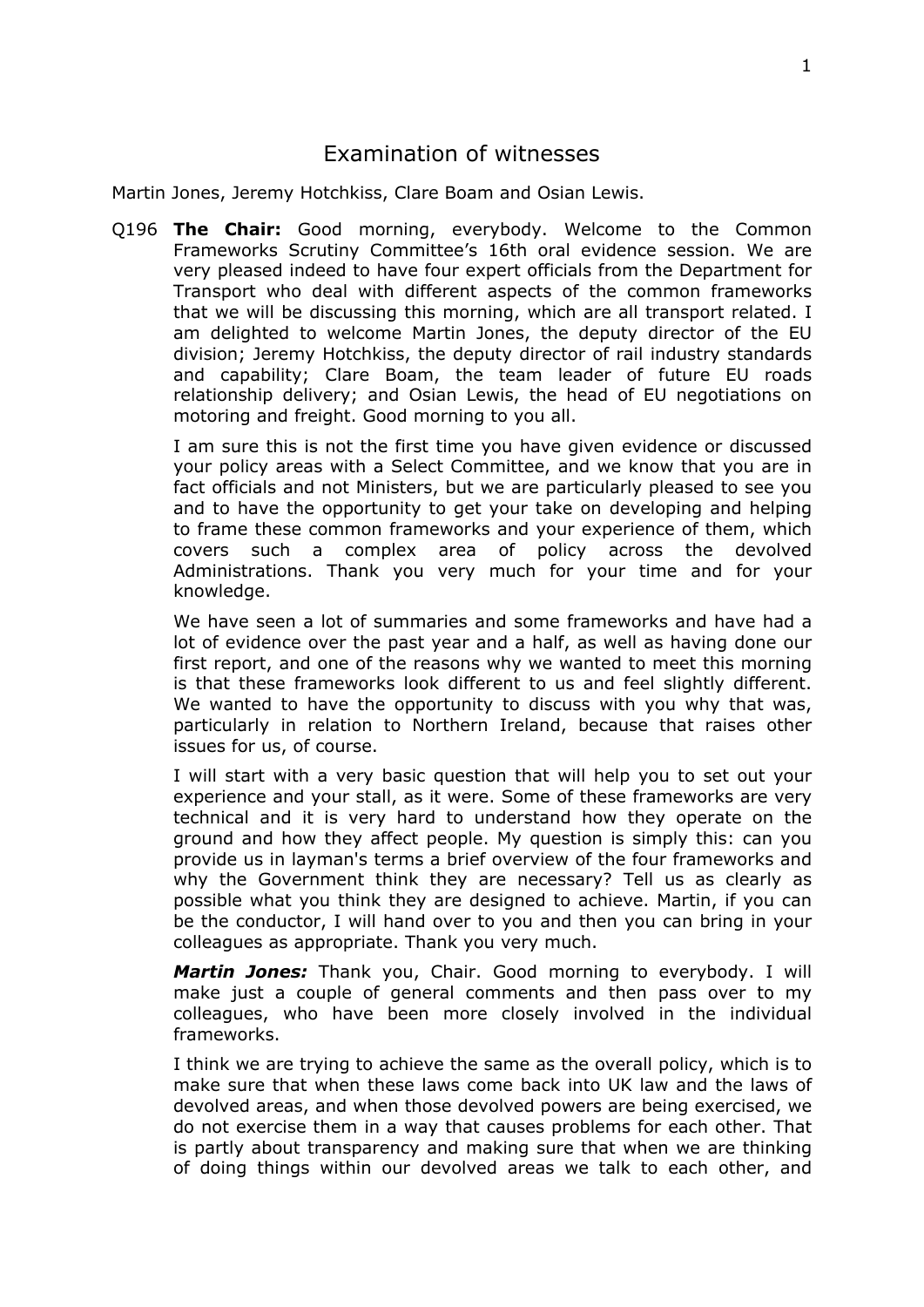partly about potentially setting some bounds, although I do not think we are in that sort of area for the frameworks that we are talking about here. But it is really about transparency. It is about knowing what each other is doing, having processes to talk to each other and avoiding surprises—all those things—which is, I think, what the overall policy was always about.

Once you get into the technical detail, clearly each area throws up its own individual challenges, which is why some of the documents will look different from each other in the way they handle things. We also have the issue that some of these areas interface with international law and our trade agreement with the EU, and some are relevant to north-south cooperation on the island of Ireland. All four transport frameworks are devolved for Northern Ireland but reserved for mainland Great Britain.

Overall, that is what the frameworks are trying to achieve, which I think is consistent with what the overall policy is trying to achieve.

I wonder whether I could ask my colleagues whether they want to make any individual comments on the four specific frameworks. Perhaps I could go to Jeremy first, on the rail interoperability one, because that is unique in many ways.

*Jeremy Hotchkiss:* I think providing a couple of points of background on rail will help to explain to the committee why we are doing this and what we are looking to achieve. The rail systems within Great Britain and Northern Ireland have evolved quite differently over time. We have different track gauges. We do not have a Great Britain and Northern Ireland railway; the Northern Ireland railway is already much more closely aligned with the Republic of Ireland's railway than it is with Great Britain's, and the Northern Ireland protocol envisages two very distinct standards regimes.

Standard-setting powers are mostly a reserved matter for Westminster, but it is important to note that the national technical specification notices, which we will be issuing here in London, will apply only to Great Britain, and that for Northern Ireland the EU technical specifications for interoperability will continue to apply. This framework for rail recognises that peculiarity of the legislation and is largely about Great Britain keeping Northern Ireland informed of any planned divergence within Great Britain that might cause problems for Great Britain and Northern Ireland's trade in rail products; it is not intended to govern the way standards are set by London for Northern Ireland.

In practice, this is likely to be very limited. There is very little Great Britain-Northern Ireland trade at the moment, largely because of the differences that already exist within our rail systems, which mean that most of Northern Ireland's rail products are purchased from elsewhere within the EU. The framework is really to guard against a situation where a manufacturer sets up in Northern Ireland and seeks to sell into the Great Britain market, and it provides protections in that particular case.

*Martin Jones:* Chair, I wonder whether I could go to Osian next, to pick up the commercial road transport points, and then to Clare to deal with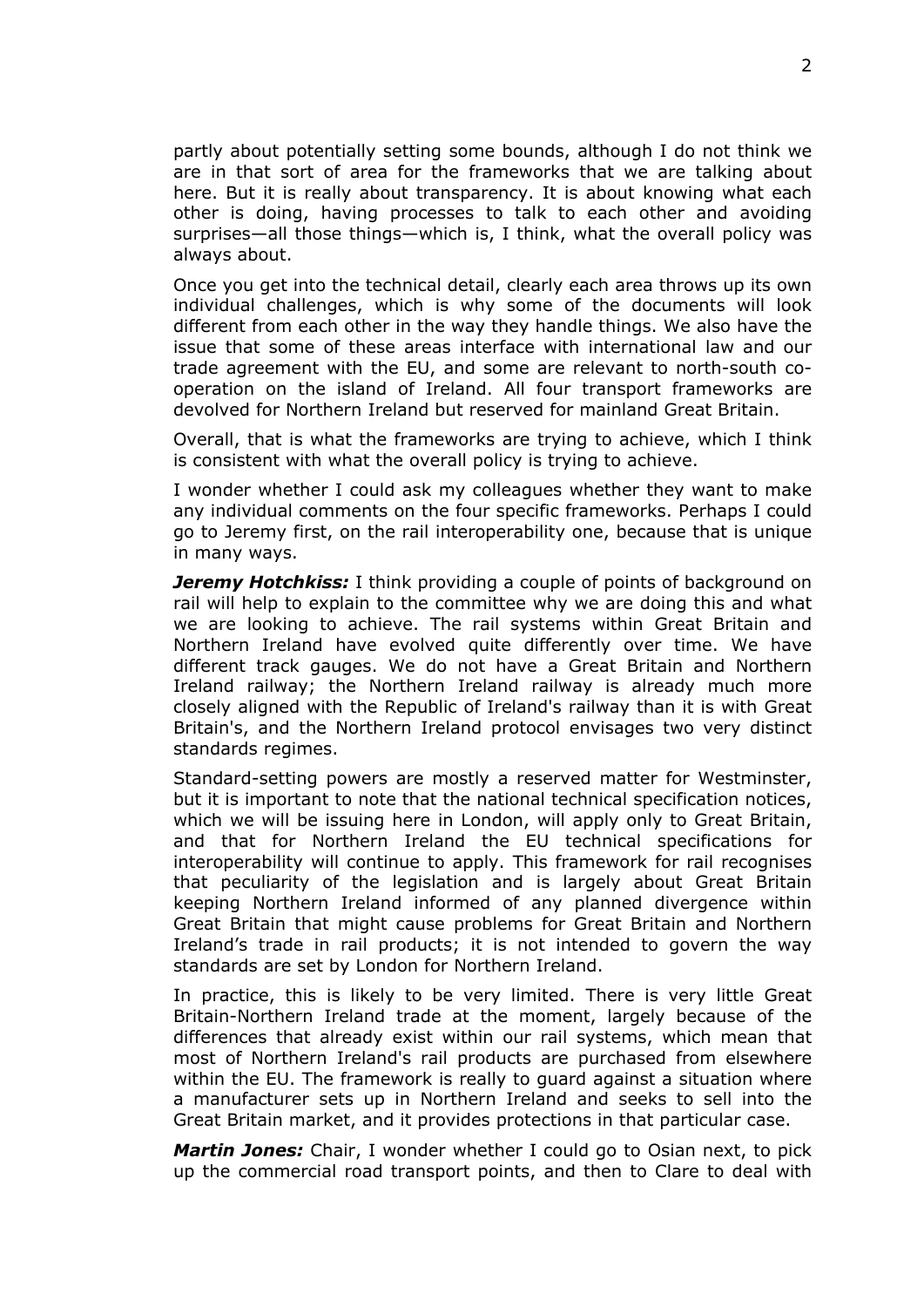the other two.

**Osian Lewis:** Good morning, everyone. The only additional point I would make, on the commercial transport framework, is that there are some examples of where the UK as a whole has signed up to international agreement or intends to do so where Northern Ireland and Great Britain are part of the same territory.

For example, we are in the process of signing up to the regular and special regular protocol to the Interbus agreement, which will expand that agreement to cover scheduled bus services as well as occasional holiday tour services, and that is a decision for the whole of the UK. However, as road transport is a devolved matter in Northern Ireland, it needs to be implemented in domestic law separately by the Northern Ireland Assembly and by the UK Parliament, so we need to work together on that, and I think it is it is worth stressing that we have a very good relationship with our counterparts in the Department for Infrastructure and we have regular conversations with them about this.

This framework is just about formalising that process in case there are areas where we need to diverge, such as if there are legal resource issues or if parliamentary timetables do not allow us to do things quite as quickly as we would like. It is just useful to have this framework there to underpin that relationship if necessary in the future. That is the only specific point I wanted to make.

*Martin Jones:* Perhaps I could now ask Clare to cover the driver licensing and motor insurance frameworks.

*Clare Boam:* Good morning, everybody. I would like to explain and pick up a particular point that the Chair made about the very technical nature of the way these frameworks have been prepared. As I think you will appreciate, if we go back a year or more, when the frameworks were being drafted it was against the background of some uncertainty and it was necessary for us to make sure that we had covered all the possibilities that might exist at the end of the transition period.

I think that is one of the reasons why there was a lot of technical detail in the draft frameworks on the policy. We felt that it was really important to make sure that, at the start of this process, we in the Government and those in the Department for Infrastructure had a really clear common understanding of the detailed policy areas. That explains why there was a lot of technical detail in there. Obviously, things have continued to change and the frameworks have been updated as far as practical as we have gone along.

**The Chair:** You did exactly what I asked, Martin and colleagues: you gave us a clear layman's overview of the frameworks. Martin, I am particularly struck by your saying that where devolved powers are exercised you should make sure that you do not cause problems for each other. As we go into the questioning now, we will want to pick up some of the things that you have said. Interestingly, Clare, you refer to the difficulty of wanting to pin things down in technical detail because of the general fluidity of the situation you were working in. Thank you very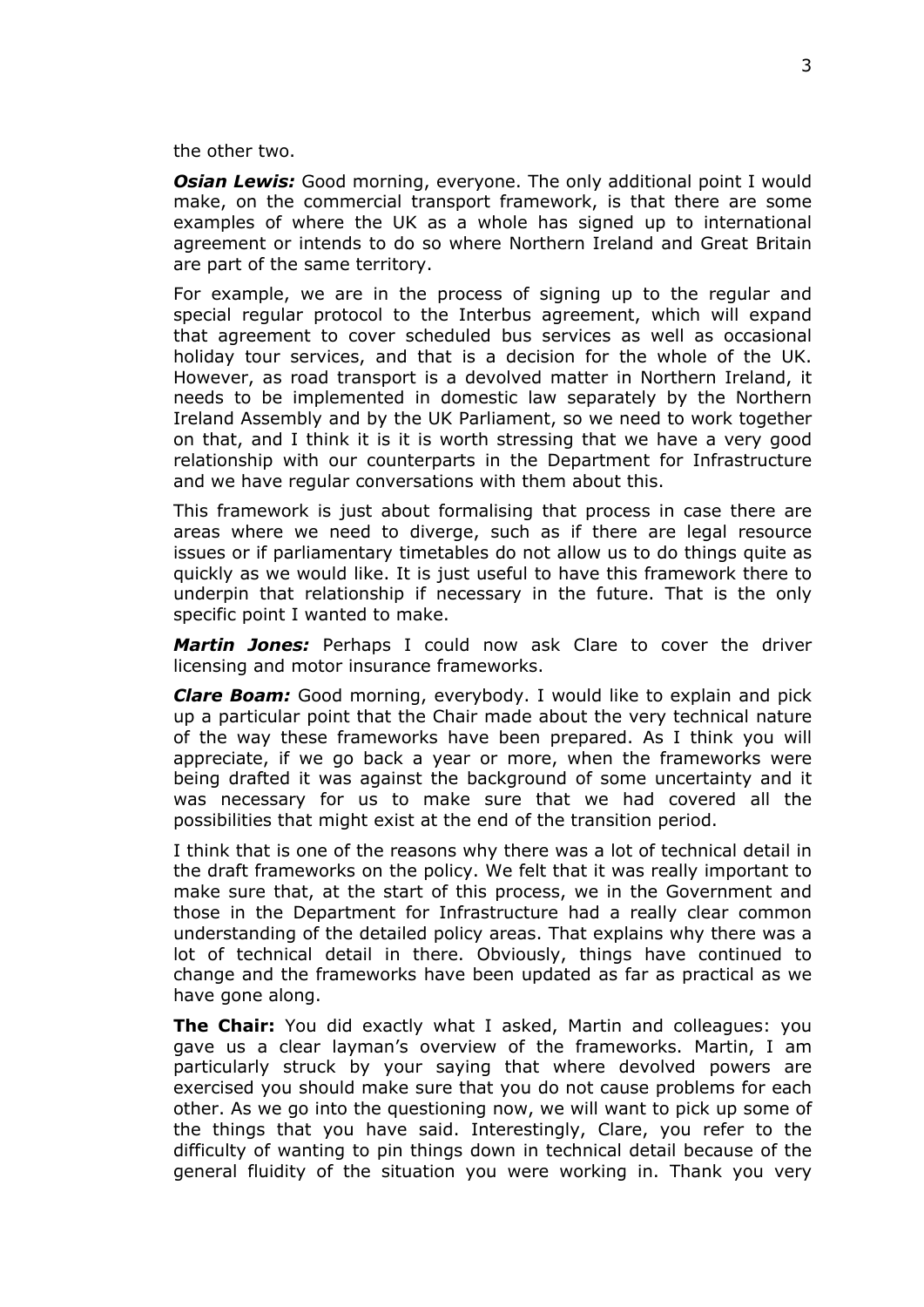much indeed for all that. I will ask Lord Keen now to take up the questioning where you have left it.

Q197 **Lord Keen of Elie:** The Government's framework analysis identified 38 policy areas, within the remit of your department, where returning EU powers overlap with devolved competence. We find ourselves with four provisional frameworks, having hived that down, all of which concern policy areas where essentially there is devolved responsibility in only Northern Ireland.

With regard to the other policy areas, which were not developed into frameworks but which clearly had some devolution that intersected with both Scotland and Wales, what specific and particular engagement did you have with the devolved authorities in Scotland and in Wales in determining that these policy areas would not be developed into frameworks?

*Martin Jones:* Let me give a general answer, and then I will see whether my colleagues want to come in with any specifics. The answer is that this was all done through dialogue with the devolved Administrations. In short, the reason why we concluded that we did not need frameworks for most of the items of returning EU law was down to the application of the criteria. Clearly the application of the criteria is a judgment, but in this case the judgment was shared by the devolved Administrations.

Broadly speaking, we are looking at reasons such as the fact that we felt that the risk of divergence was minimal and so we did not need any specific intergovernmental arrangements, or that the existing arrangements that we already had in place for dialogue—some of these areas have existing arrangements to talk to the devolved Administrations—were sufficient, or, broadly, that we would not need anything in addition that would be more formal than what we had already.

The other important point to make here is that none of this is set in stone. This is all kept under review. If we were to conclude in due course that in one of those areas there was a desire to diverge and that we needed to put some constraints or processes around it to ensure that no problems would be caused, we could return to this. The decisions we have taken to date just to enter into these four frameworks, which are currently in provisional form, need not be considered final and set in stone. Essentially, this was agreed with the devolved Administrations through dialogue with them that was managed by the Cabinet Office, and we can revisit that at any time we need.

I do not think we necessarily need to go round to all my colleagues in turn, but I will just check whether anybody wants to add anything particular in respect of some of the areas they look after that are not the subject of these frameworks. If there are any specifics—obviously your question covers a wide area where we do not have the experts on line, such as aviation—I will have a go at answering, because I am moderately familiar with the areas in question.

That is broadly the answer.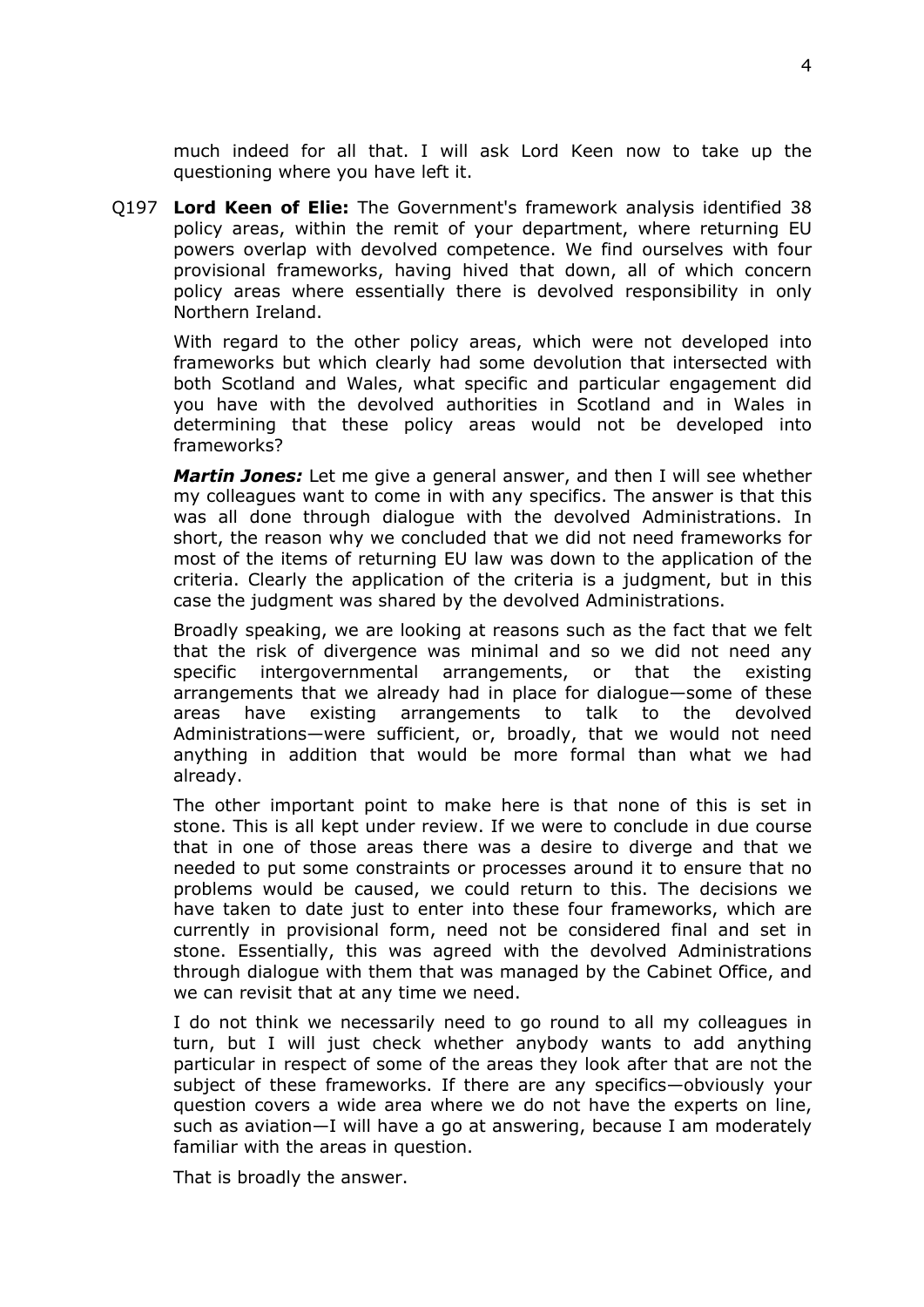**Lord Keen of Elie:** I do not know whether your colleagues want to come in at that point, Martin, but, absent that, can I be clear that as regards the other policy areas where frameworks were not developed there was essentially an express agreement with each of the devolved Administrations that those policy areas would not require the development of a provisional framework?

*Martin Jones:* Yes, that is right. The analysis that was published was agreed, and it sets out where we will have frameworks and where we will not have them. A lot of this comes down to the way the devolution settlement works in most cases—this is a generalisation based on transport. Broadly speaking, the operation of transport is reserved and the management of the infrastructure is devolved, and that generalisation works in most cases. For example, Scotland runs its roads, but the management of driving licences and the licensing of hauliers is reserved to Westminster. Ports are devolved, with the exception of Milford Haven, which obviously has some strategic importance, but shipping is reserved. For aviation, the management of airports is devolved, but the regulation of aviation is reserved now.

Similarly, a lot of the EU laws that are coming back regulated the operation rather than the infrastructure, which is why in a lot of those cases the matters were reserved, although when it comes to airports and airlines there are sometimes some grey areas between the two where it is not clear. We worked through all those, and the conclusion was that we would not need anything additional at that time. But as I said, we keep these things under review, and should an issue arise where we think we need to have some understanding between us, we can always do that.

**Lord Keen of Elie:** Do I take it that if the devolved Administrations in Scotland or Wales or indeed in Northern Ireland became concerned about the absence of a framework in a particular area, you would be amenable to them seeking to instigate the development of a framework?

*Martin Jones:* Yes, this is an arrangement whereby we work together as equals, if you like. The idea is that we are trying to help each other for the common good, so anybody can raise an issue.

**Lord Keen of Elie:** Is that with an emphasis on the JMC principle that we are concerned to ensure that we maintain or increase the powers of the devolved authorities in all these areas rather than to seek to draw them back to the centre?

*Martin Jones:* We are getting into overall policy on devolution here, which is a bit beyond my remit, but certainly we in the department want to make sure that we do not cut across the devolution settlement.

**Lord Keen of Elie:** Do you want to ensure that the frameworks you develop are compatible with the JMC principles?

*Martin Jones:* Yes, absolutely.

Q198 **Lord Keen of Elie:** Can I touch upon one matter of rail, the rail technical standards policy? That provisional framework is—I think you indicated this—rather dissimilar to other frameworks that have been developed. In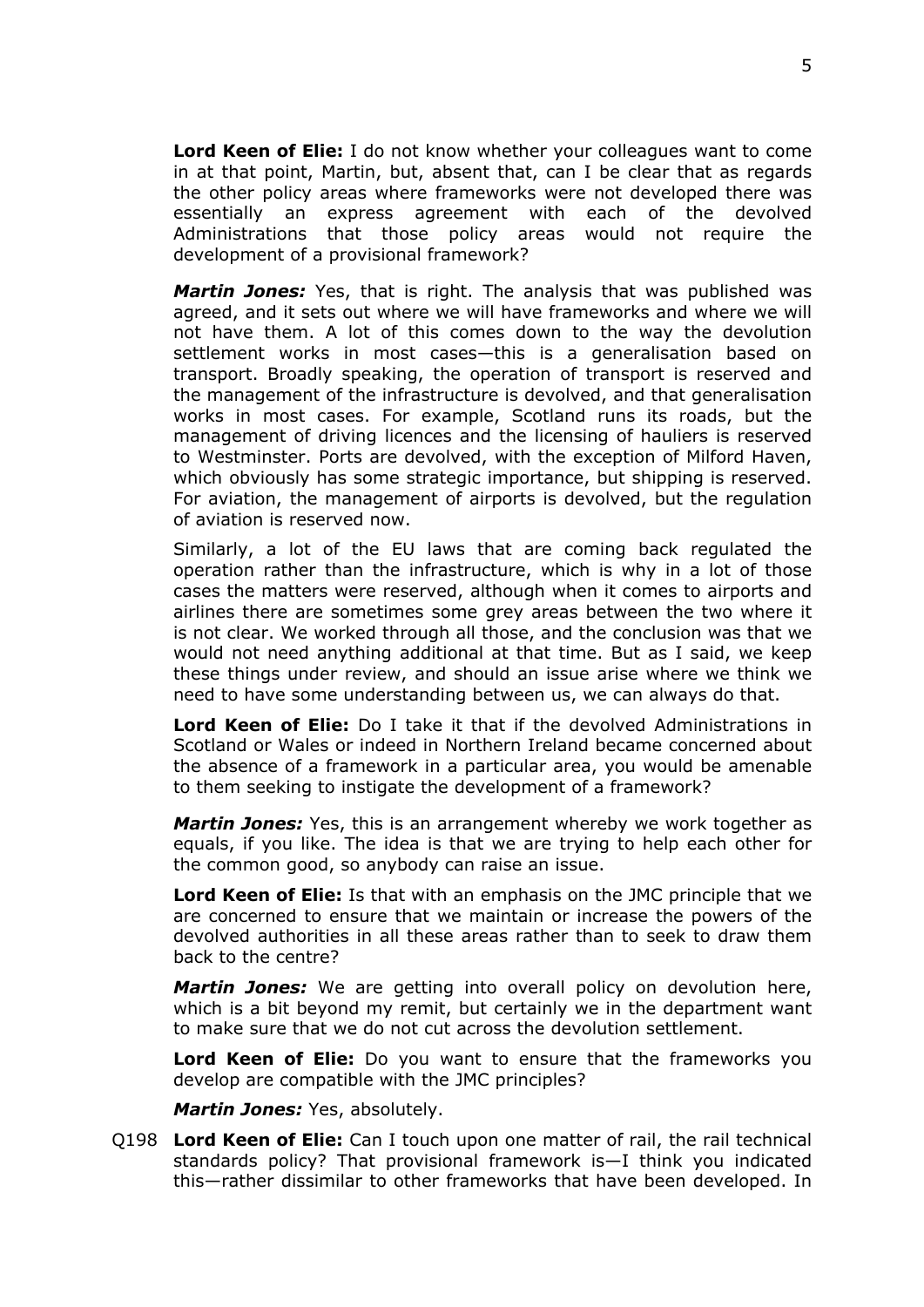particular, there is no provision for an official working group to oversee the continued co-operation that may be required in that area. Was that a deliberate decision, and if so, why?

*Martin Jones:* Let me ask Jeremy to pick that one up.

**Jeremy Hotchkiss:** In answer to your first question, yes, rail is dissimilar to the other frameworks. One of the peculiarities of rail standards in particular is the way the competencies divide between London and Belfast. A lot of the powers vested by the legislation are reserved matters for Westminster. In practice, we have designed the legislative structure so that we set standards only for Great Britain, because standards set within the EU will apply direct to Northern Ireland.

So there is very limited discretion within Northern Ireland to set standards, not because of anything that we are doing in Westminster but because standards are set within Europe at EU level. The framework has been designed with that in mind. The practice of setting standards is that a lot of the work is done at a technical level within industry. Only at a relatively late stage in the process would government officials get involved, and the process has been designed with that in mind.

**Lord Keen of Elie:** I wonder whether I can come in at that point. I apologise for the interruption. Is it not important at least to understand the extent to which divergence may develop between Great Britain and Northern Ireland and therefore to have a continuing monitoring role over these standards?

*Jeremy Hotchkiss:* Yes, and I think our framework is designed to do that. It provides for official-level dialogue and information, and there are opportunities for officials in Northern Ireland to raise concerns at any point where they consider that the divergence would create a concern.

**Lord Keen of Elie:** But there is no regular working group to monitor that.

*Jeremy Hotchkiss:* Not as far as I am aware, but that is because the cycle of standard setting will not necessarily be regular. In fact, in the European standards, I do not think there are any that are in the process of being revised or set at this stage. I think it is envisaged that the groups would come together as and when new standards are being considered within Westminster. There would be a very clear trigger<sup>1</sup>.

Q199 **Lord Foulkes of Cumnock:** Good morning, Clare and gentlemen. You may, like me, have lost your sense of timing during the pandemic; I cannot remember when things started, because of all the furore over the past couple of years. I wonder whether you could help us in relation to the timetables for these frameworks and when they started. Clare, I think you said that you started drafting them a year or more ago. Could you tell us precisely when each of them was started and where we are in

<sup>&</sup>lt;sup>1</sup> Note by witness," In my answer to Lord Keen's follow-up question under Q198 about the existence of a regular working group, where I gave the Committee my understanding of the arrangements, I can confirm that my understanding of these arrangements as set out in my answer was correct."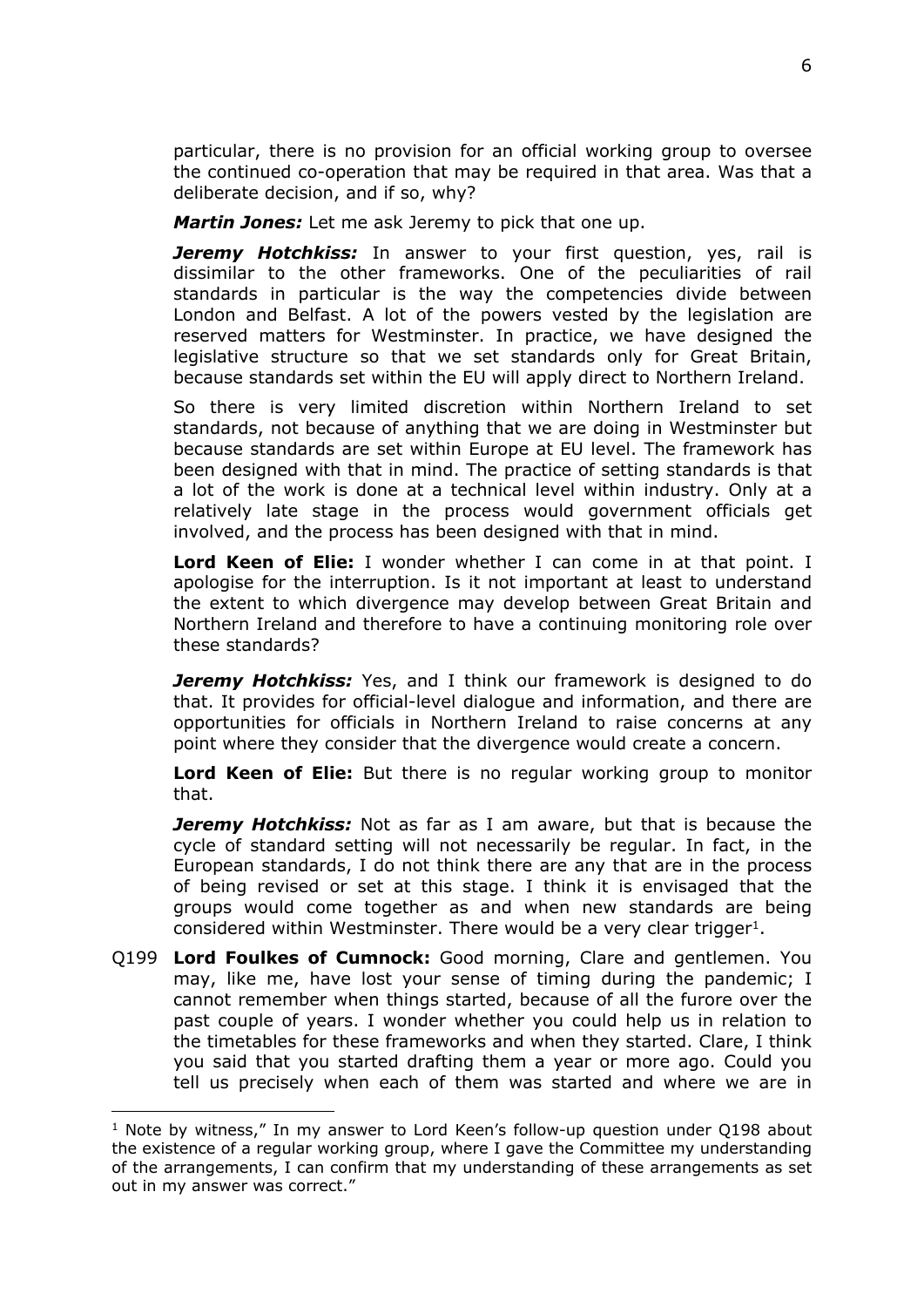relation to each of the five phases? That would be really helpful.

*Martin Jones:* Shall I have a go at giving just a general answer on that and then pass over to Clare for the specific work? There was quite a lot of preliminary work, led by the Cabinet Office, which I was involved in at the beginning, then ducked out of and then became involved in again. I confess that I, too, struggle to keep track of the various phases of work.

There was a question about phases 2 and 3. I think the answer is that we designed a process to begin with and then decided, as we got into the process, that we did not need all these separate phases. I asked the Cabinet Office what happened with the apparent merging of phases 2 and 3, and they told me that during the phase 3 review and assessment they decided, for a majority of frameworks across the programme, including DfT frameworks, to proceed directly to the comprehensive review and assessment. Phase 2 was in there to help us to break the processes down, but they decided that that was not a necessary step.

So I think there has been some flexibility in developing the structures around the framework and the phases, but it was decided by the centre that we could merge some of those. What was important was that we did the thinking and we the consultation with the devolved Administrations rather than worrying too much about phases. Maybe Clare can just explain—

**Lord Foulkes of Cumnock:** Before Clare comes in, could you go back to what you spoke about at the beginning. I think you spoke earlier about discussions in the Cabinet Office. When precisely did you start all these discussions?

*Martin Jones:* There was a JMC communiqué back in 2017, when the work started. Then there were some early deep dives—that is what I was told they are called; I dislike the term, but anyway, let us go with it—to try to understand and scope out the sort of work that we needed to do.

For DfT, we came up with the initial six frameworks that we were going to work on, which were then boiled down to four. We merged commercial transport and operator licensing into a single framework, and the other was the intelligent transport systems framework, where it was concluded after discussion with the devolved Administrations that we already had a structure through a subgroup called STREETWISE ITS, a forum where we could discuss and co-ordinate, and that we would not need a framework because that body would be sufficient to make sure that we could coordinate as much as we needed to.

From there, we went on to do the phase 2 development, which is where we get into phases 2 and 3. That is probably the point at which Clare can explain in a little more detail how we worked through this with colleagues in Belfast.

*Clare Boam:* As Martin said, it started back before I was involved in this, but I think it was around 2017 when my predecessors were involved in the early discussions with the Cabinet Office and were thinking about how these documents should look. I would say that my involvement in the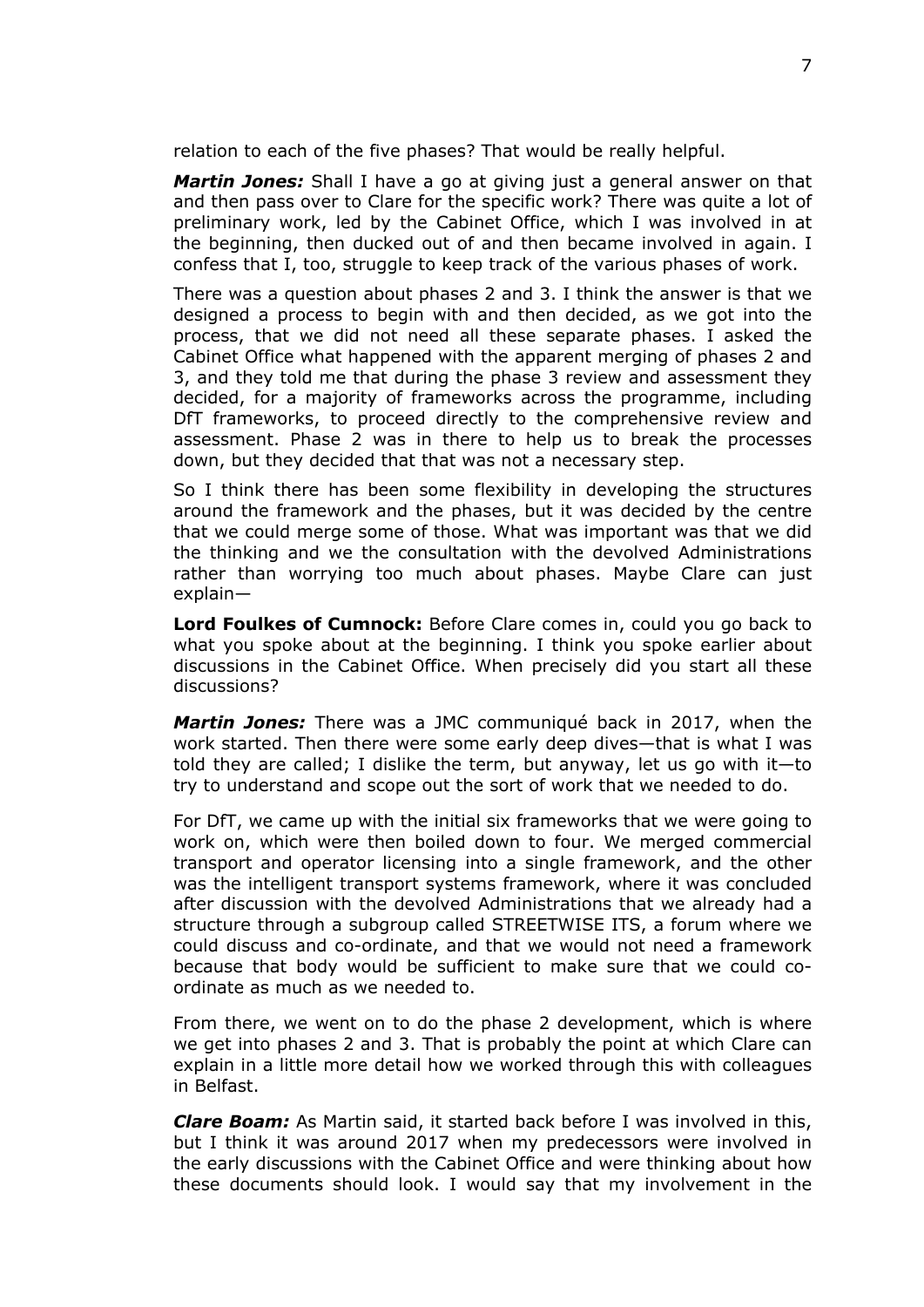drafting ramped up—Lord Foulkes, you are right that it is quite difficult to keep track of time during the pandemic—late spring or early summer last year, as the negotiations on the final deal intensified.

That was the point where we had a bit more clarity on what things would look like. That is certainly when my work on the text of the agreements started to increase, as well as our discussions with our counterparts in DfI, so that we could properly start to fill out the detail. Then we continued to work over the summer and the autumn, which I think culminated in being rolled up into the joint phase 2 and 3—Martin has explained this—with the formal review and assessment process which the Cabinet Office led in, I think, October last year.

**Lord Foulkes of Cumnock:** There was a bit of a hiatus in October last year, was there? Was it because of a problem within the Cabinet Office, or was it waiting for Northern Ireland Executive approval? In the quarterly report for the Cabinet Office there was no mention of them. Was there a problem then?

*Clare Boam:* I cannot speak for the Cabinet Office. We were certainly working on them pretty constantly throughout September and October.

**Lord Foulkes of Cumnock:** Martin, do you know whether there was a problem?

*Martin Jones:* I do not, I am afraid. I was not directly involved at the time; I was facing more towards the negotiations. But as Clare said, we were certainly busy. That might be a question you would need to put to colleagues in the Cabinet Office.

**Lord Foulkes of Cumnock:** Was there was a problem in getting approval from the Northern Ireland Executive? They had difficulties with ministerial oversight and so on, did they not? Did that create a problem?

*Martin Jones:* It was probably not really a problem for us. We had and still have very good working relations with the officials in Belfast, and I think we were able to identify all the technical issues and express them in text. However, obviously we were unable to get the political cover to take these to the next step in the political process without the Northern Ireland Executive.

So the answer is yes and no. We were able to do a lot of work, and I do not think there was ever going to be any fundamental misunderstanding between us as to what they should say, but getting that last step of political cover to move it forward obviously had to wait until we had the Executive.

**Lord Foulkes of Cumnock:** You will obviously keep us in touch as you move through the other phases, too. The fifth phase—postimplementation review and amendment—will be interesting, when we get to it.

*Martin Jones:* Yes.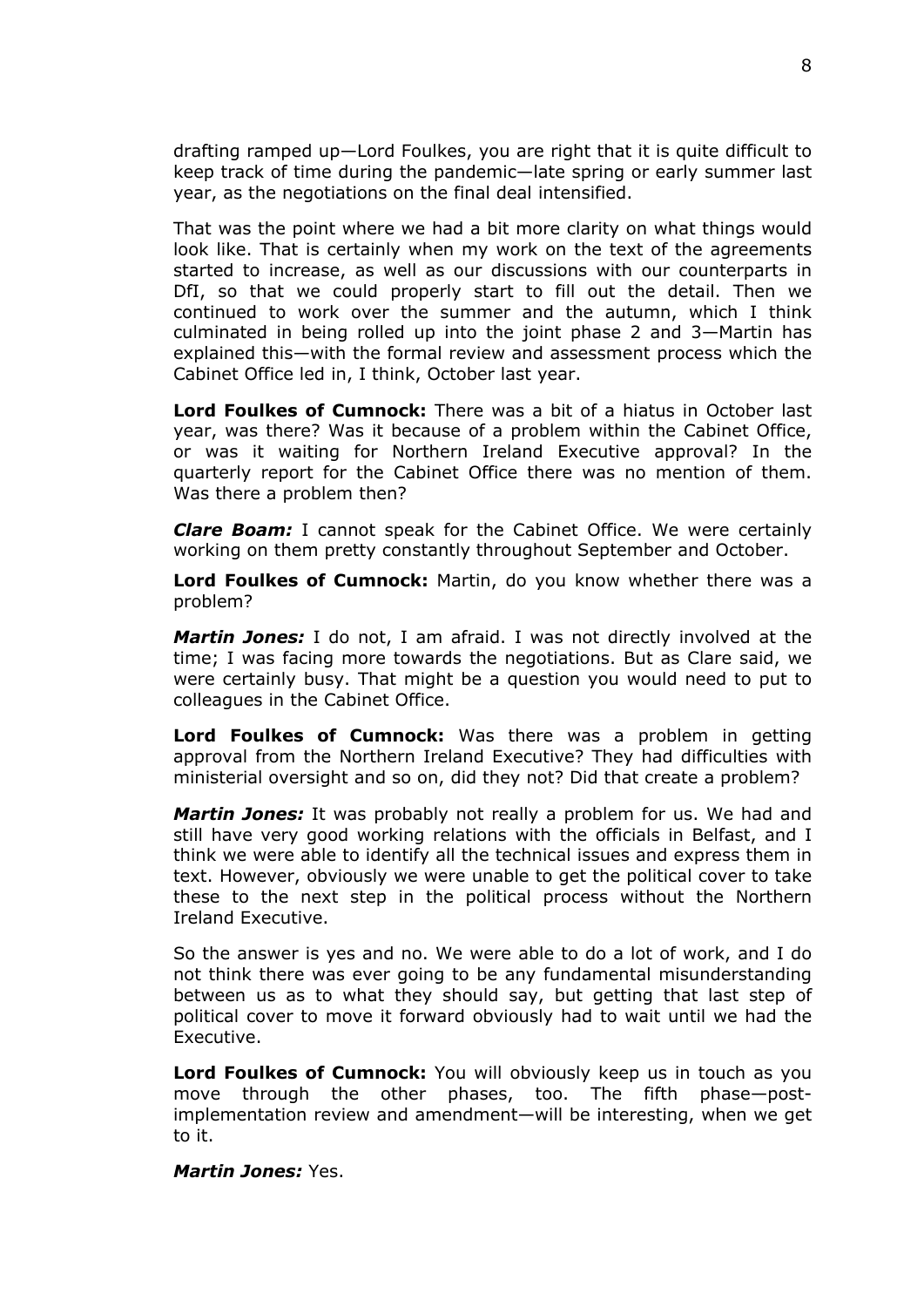**The Chair:** Thank you, Lord Foulkes. As you say, we are puzzling as to why there was this delay between 2020 and 2021 in the delivery of the frameworks. It is of interest to us. We move on now to Northern Ireland and the obligations under Article 11 of the protocol.

Q200 **Baroness Ritchie of Downpatrick:** Martin and colleagues, you are very welcome. I want to concentrate on Northern Ireland, starting with a follow-on, I suppose, from Lord Foulkes' question. You said that although you did not have political cover for that period in Northern Ireland during the three years when the institutions were suspended, and you had very good relations with the officials, those institutions have been back up and running since January of 2020. Was the problem within the Department for Infrastructure, or did the problem or the delays lie with the Executive themselves whenever the Minister for Infrastructure—I have to declare that she is a colleague of mine—presented those papers to the Executive, because of the nature of the five-party coalition?

The second part of my question is to do with the Northern Ireland protocol. How have the obligations under Article 11 of the protocol on Northern Ireland affected the development of these frameworks, and do you see the Irish Government as stakeholders who should be consulted in these frameworks? We have a certain level of confusion there, because it says in Article 11: "Consistent with the arrangements set out in Articles 5 to 10, and in full respect of Union law, this Protocol shall be implemented and applied so as to maintain the necessary conditions for continued North-South co-operation, including"—among other areas—"transport".

Martin, you referred to that in your initial comments, so maybe you can provide us with some answers. I have another question, which I will ask after you have answered those questions.

*Martin Jones:* Let me deal with the first one first. The simple answer is that I do not know where the delay was and I was not following it at the time. We in the department were not aware that things were being particularly held up, but I wonder whether colleagues in the Cabinet Office might be able to give you a better answer.

We were certainly busy working on these. We were getting the input we needed from officials in Northern Ireland. I have not managed to ask colleagues at the centre what was going on. Maybe I could do that offline and we can write to you or ask Cabinet Office officials to answer your questions on that point, but I am afraid I am not sighted on it and I am not able to give an answer.

**Baroness Ritchie of Downpatrick:** It would be very helpful if we could have a letter through our Chair.

#### *Martin Jones:* Okay.

**The Chair:** Yes, indeed. I will come back on that point, Martin, once you have finished answering. Have you finished answering Lady Ritchie's question?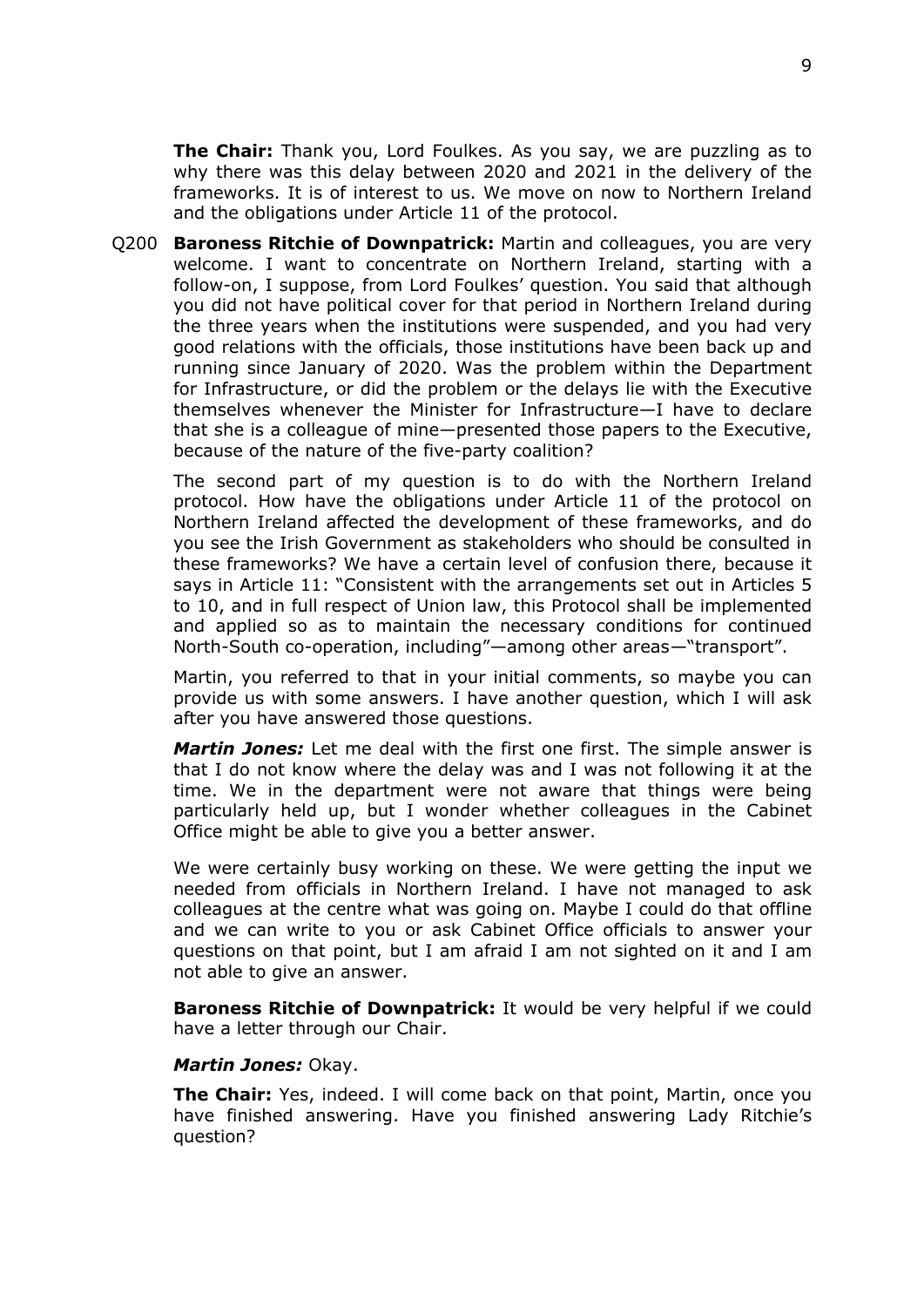*Martin Jones:* I have on the first question, but perhaps you would like me to deal with the points about Article 11 of the Northern Ireland protocol that Lady Ritchie described. "North-south co-operation" is not a defined term. The Belfast agreement talks generally about north-south co-operation, which may include areas such as transport planning—I think that is the wording in the Belfast agreement. The Northern Ireland protocol basically says that we will implement this in a way that does not cut across the Belfast agreement when it comes to north-south cooperation, but it is not specific about the areas in which that will happen.

That is different from the way it treats the movement of goods. It contains some lengthy annexes listing a lot of EU legislation in relation to customs and internal market rules for the movement of goods. Incidentally, that includes the rail interoperability side of things to some extent. Out of our four frameworks, that one deals with the approval of goods, so it gets get a mention in the Northern Ireland protocol and is therefore a little different. The other three do not. There are no annexes in the Northern Ireland protocol that list all the other pieces of EU legislation that we considered in respect of frameworks. So there is nothing specific to refer back to in the Northern Ireland protocol to make sure that we do not cut across north-south co-operation.

That takes us to the second part of the question: whether we consider Ireland to be a stakeholder in this. The answer is that probably the Northern Ireland Executive do. We are not party to north-south cooperation. The department does not sit in those meetings. That is a matter for the Northern Ireland Executive and their contacts in the Government in Dublin. But to the extent that the Northern Ireland Executive are a party to these frameworks, I suppose they would consider Ireland to be a stakeholder.

The other angle to this, and where the frameworks are relevant to our international relations and the trade and co-operation agreement, is that, of course, Ireland is a member state, and the UK Government's dealings with the EU and its member states are through the framework of the trade and co-operation agreement, where we have some governance structures, including some committees. Obviously, if we were doing things that affected the operation of that agreement, we would deal with the EU via the Commission, which in turn would draw in the interests of its member states, including Ireland.

So the answer is that Ireland is sort of a stakeholder, but probably not a direct one for the Department for Transport, although it will be for others.

Q201 **Baroness Ritchie of Downpatrick:** Perhaps we could take those issues up directly with the Northern Ireland Executive, including the Minister for Infrastructure in Northern Ireland, on the elements to do with northsouth co-operation, so that we get a fuller understanding of them.

Perhaps I could put a final question. We have had further communication with the Cabinet Office, and basically we want to know from you whether Article 11 applies in the case of the Visiting Victims scheme, which is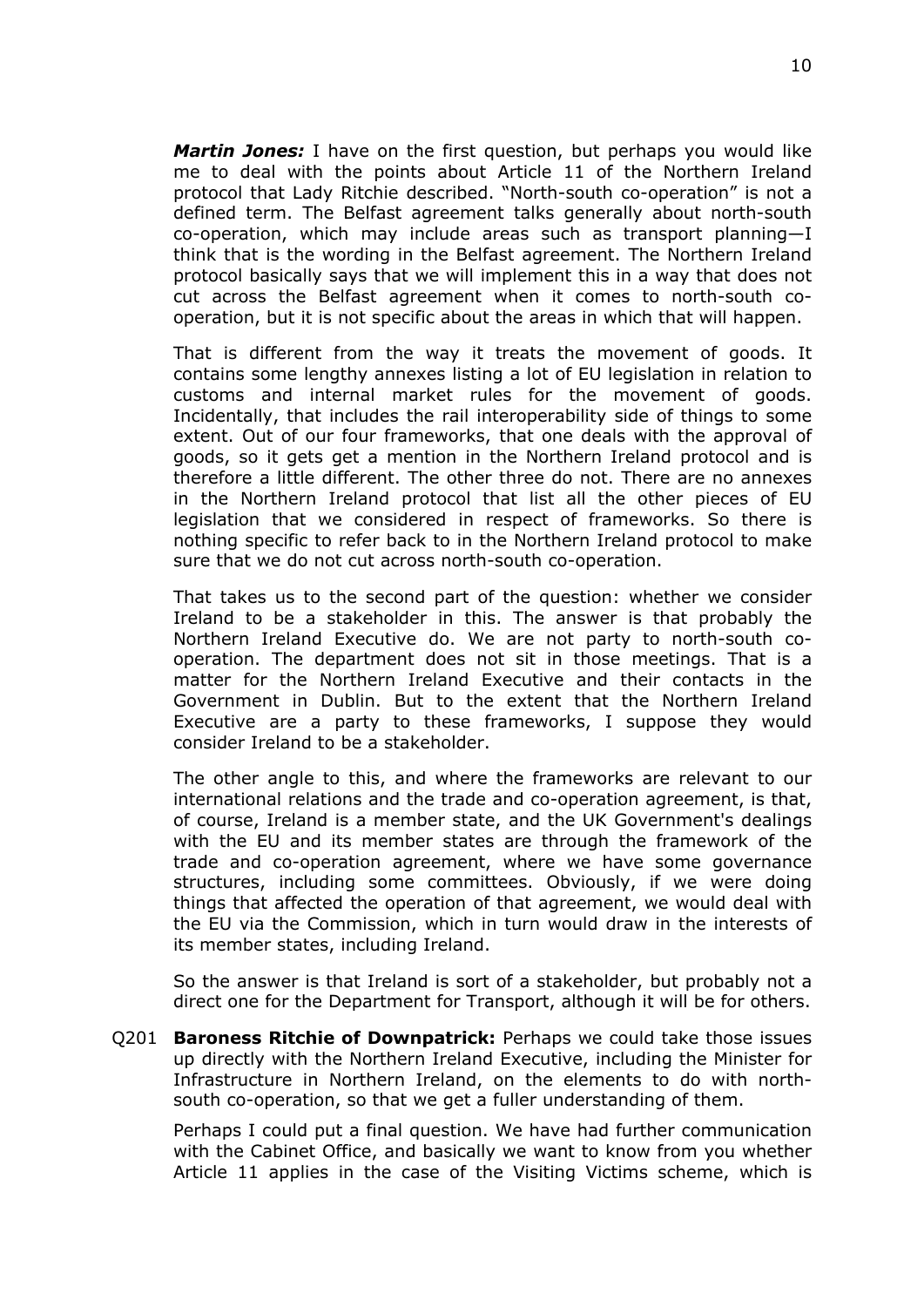probably more to do with insurance.

*Martin Jones:* That is right. The first point is that the motor insurance legislation is not listed in any of annexes to the Northern Ireland protocol, so there is no specific requirement for Northern Ireland to align with the south on Visiting Victims. The Northern Ireland Executive may wish to discuss the application of Visiting Victims, now that the UK has left the EU, to ensure whatever they wish to ensure, because, as I said before, the arrangements for north-south co-operation are loosely defined, and it is for the two parties to that to define what they mean by maintaining cooperation.

As we mentioned in one of our letters back to you—one of the letters that the Minister wrote—a lot of the issues that apply with regard to Visiting Victims in other countries, where you might have a language barrier and different forms of law, are less of an issue on the island of Ireland. That is certainly our understanding. But we are not aware, and certainly have not been told by colleagues in the Executive, that they have particular concerns about that and have raised it under north-south co-operation. That question should be addressed directly to them, I think. They have certainly not mentioned it to us.

Q202 **The Chair:** Martin, can I ask just a very general question? I do not want to spring this on you. It arises out of what you have been saying about the relationship between you and the Cabinet Office when it comes to understanding the border politics of Northern Ireland and so on. How closely have you worked with the Cabinet Office as the co-ordinating driving body of the framework programme? I ask, because it is a matter of concern to this committee that there should be central co-ordination, coherence and standardisation of the quality of framework, and we have worked closely with the Cabinet Office on those issues. Have you had regular contact with the Cabinet Office officials? Have they been instrumental in influencing the way you have done things?

*Martin Jones:* Certainly when I was involved in this at the very beginning, the whole process was very actively co-ordinated by the Cabinet Office, and we were in touch with it multiple times a day, certainly in the run-up to the publication of the crucial documents. I will come to Clare in a moment, because she has been a bit more actively involved, but my impression is that that has continued and that, as we have iterated our way through the development of these documents, the Cabinet Office absolutely has been guiding this.

The templates and the structures that we have used have been worked up by the Cabinet Office in consultation, obviously, with the devolved Administrations through to the JMC and with departments. So my sense is that, yes, they have been very active, although I cannot tell you that from personal experience over the last year or so. Clare may have been a bit more actively involved, so I wonder whether she could comment on that.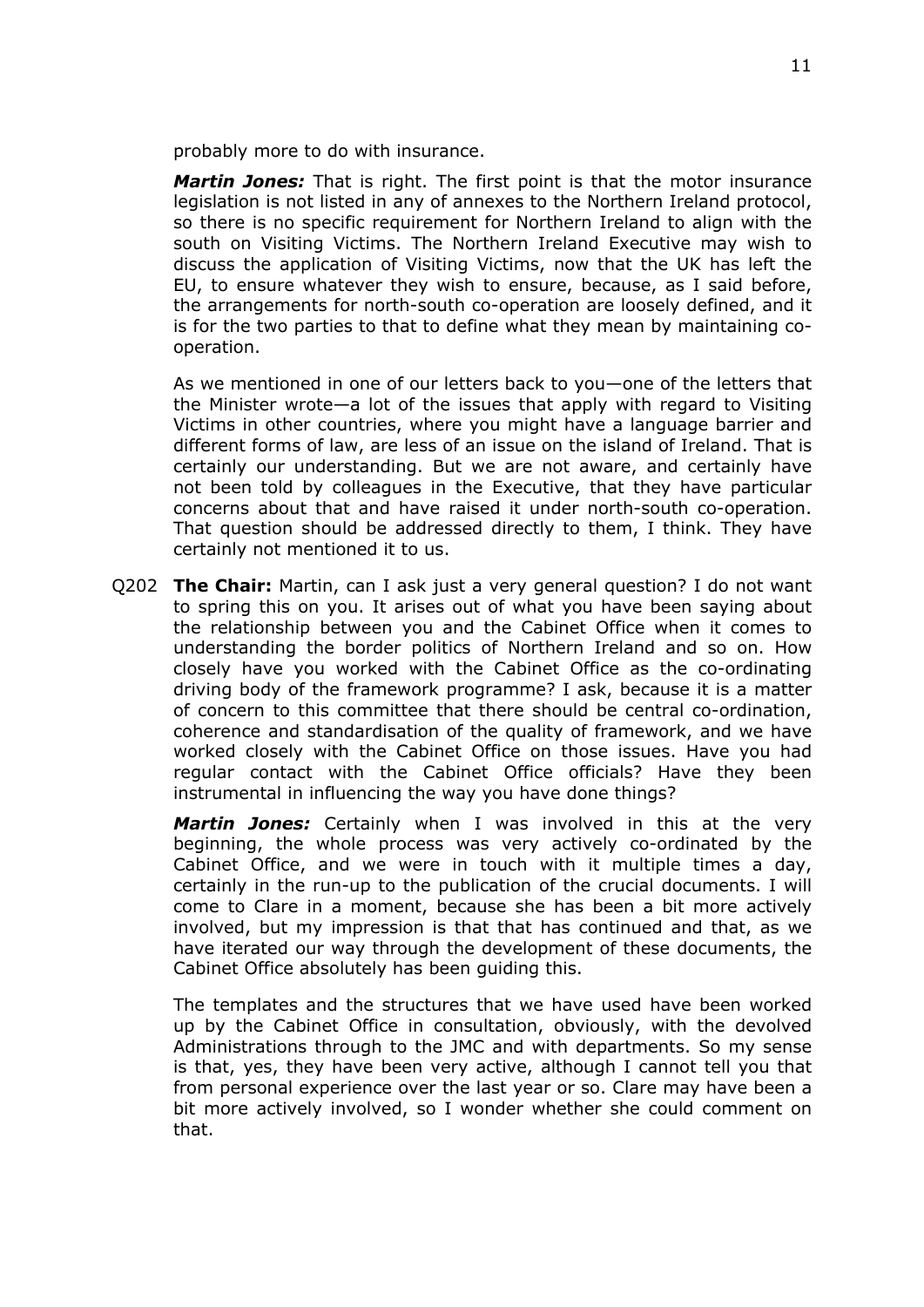*Clare Boam:* Yes, that is right, Martin. This has been led centrally by the Cabinet Office. As you say, it has guided us through the approach and the different phases and template documents. That activity has reduced over the past year, because agreements are obviously in place and we are now in a different phase, but the Cabinet Office still co-ordinates things like today's event. I think it is responsible for the overall management of the process.

**The Chair:** That is really helpful. I have an apology, Lord Bruce. Lady Ritchie was quite right that you should have been able to ask your question before her. Would you like to pick it up now, or would you like to ask something entirely different?

Q203 **Lord Bruce of Bennachie:** I will develop it slightly, because Martin partially answered the question about how the phases were merged. The first simple question is: did that apply to all four?

The other, more general point is that this committee has been very supportive of the process of common framework but also very concerned about slippages, disruptions and changes of responsibilities, which have caused delays. Martin, you have said that in some cases you have been able to compress things and move them along. Is there more potential for that in ways that obviously do not prejudice the outcome that are legitimate?

In other words, people might set up a process but maybe, as they embark upon it, find it unnecessarily long-winded. It does not look like that at the moment because we are way behind, but are there realistic ways in which time could be saved without prejudice? If this were decided in relation to two, should it apply to all four? From your experience, could it be the case for others? Presumably other frameworks are still pursuing different phases. It would be helpful to understand how that rationale developed and whether there is helpful potential in it.

*Martin Jones:* I might ask colleagues who have been a bit closer to the process to comment, but my sense is that, having got our four frameworks to this provisional stage, if we are not—[*Inaudible.*]—them, the scope for compressing processes at this end of the process might be limited, because we do not have too much further to go to get these formally in place.

In a sense, we are achieving the desired objective of the processes by having the discussions to get them in place anyway. The most important thing about all these is that we talk to each other, share information with each other and deal with problems as and when they occur, and crucially that—[*Inaudible.*]—about some of the areas that are not subject to the frameworks, just in case there were an issue and we needed to press the button on those and put something in place. I am not sure how other departments are getting on with their processes. They will be at earlier stages. Apart from the hazardous substances one, which has now gone through all its phases, I think we are next in line, so we are guinea pigs for the process to an extent.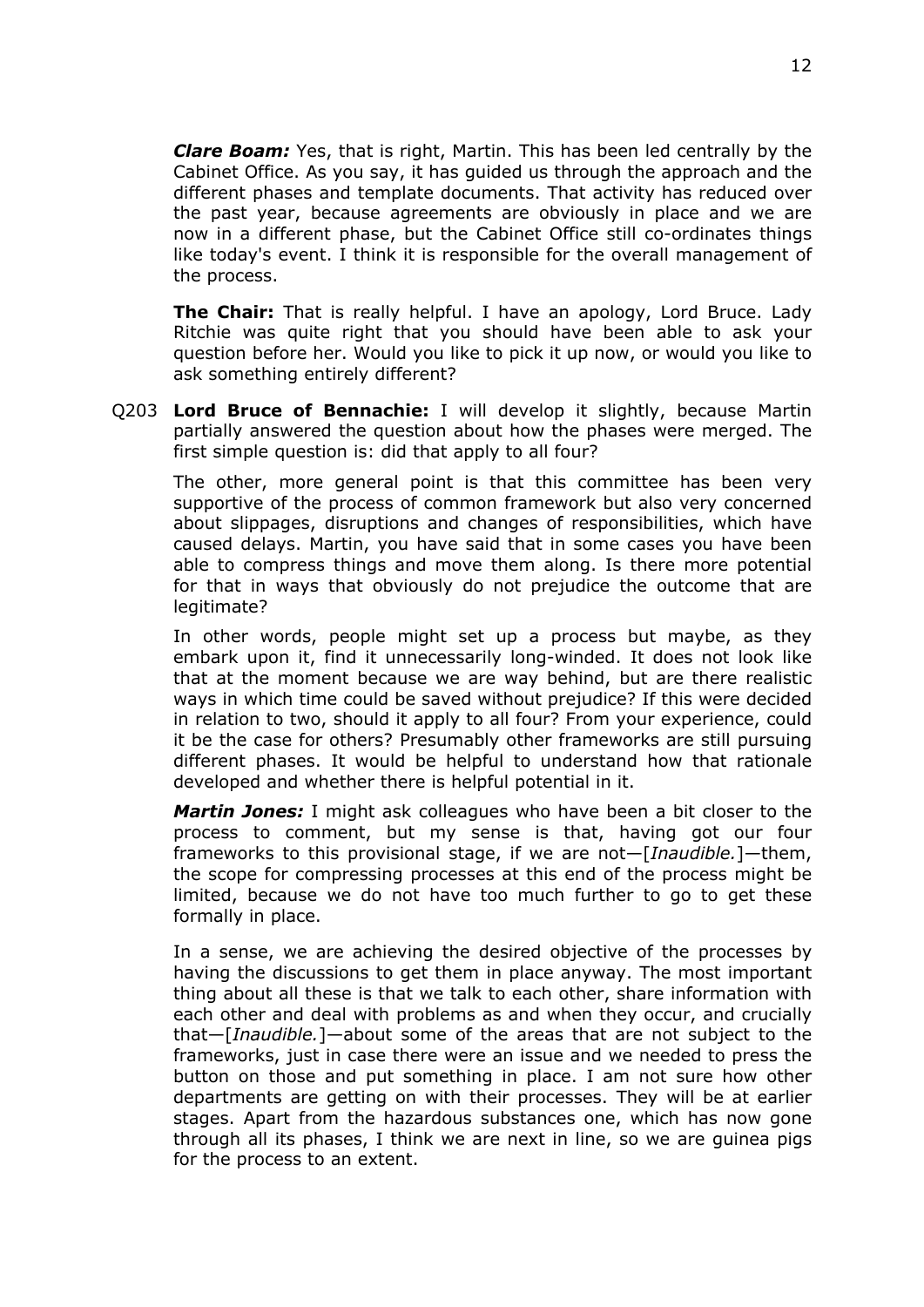I wouldn't like to comment on how other departments are doing and whether there is scope to improve the processes there. Again, that is probably a question that the Cabinet Office ought to answer, as guardians of the overall process and system.

Clare, seeing as you have been closely involved, do you see any scope for compressing things and speeding them up for the last stages of our frameworks?

*Clare Boam:* It is not something I have really looked at. As we have been saying, we have been guided by the central Cabinet Office process on this. The frameworks are almost running in the background now. We have regular contact with DfI and touch on all manner of issues. My interest is more in the policy and how it will work, and less in the actual in the actual functioning of the frameworks overall. So the honest answer is that I am not sure.

**Lord Bruce of Bennachie:** Does it raise a question for us with the Cabinet Office. First, it is encouraging that you say that it is still providing that overview, because the committee is slightly concerned that its eye is off the ball because of the government reorganisation. Secondly, it presumably therefore agreed to the merging of phases 2 and 3 for yours. Has it learned anything that might apply to others? That may not be a question for you, but is it a legitimate one for us to pose to the Cabinet Office?

*Martin Jones:* Yes, I think these are questions about the general system that we are not best placed to answer and that are probably better answered by the Cabinet Office. One of my colleagues has just reminded me that we still have regular weekly meetings with the Cabinet Office on the development of all this, so they are definitely involved, and everything is reviewed by the constitutional teams in the Cabinet Office before they are signed off, so there is a lot of oversight from the Cabinet Office. We are certainly very happy with the input we get from them. We are not just left to our own devices to sort this out. It feels like there is the right level of co-ordination, because this is part of a wider processing relationship and we do not and should not operate in isolation.

**Lord Bruce of Bennachie:** Thank you, that is very helpful.

Q204 **Baroness Crawley:** Martin, you said at the start of this session that you have very good relations with the Department for Infrastructure in Northern Ireland, and that when it comes to exercising devolved powers, "We don't exercise them in a way that causes problems for each other" the whole point of the relationship. You also said that, "It's about knowing what each other is doing". That is a very good operational basis for frameworks.

On a slightly more political note, we in the committee would see the frameworks as the building blocks for better intergovernmental relations across the devolved Administrations. Coming back to your work, what was the process for working with the Northern Ireland Department for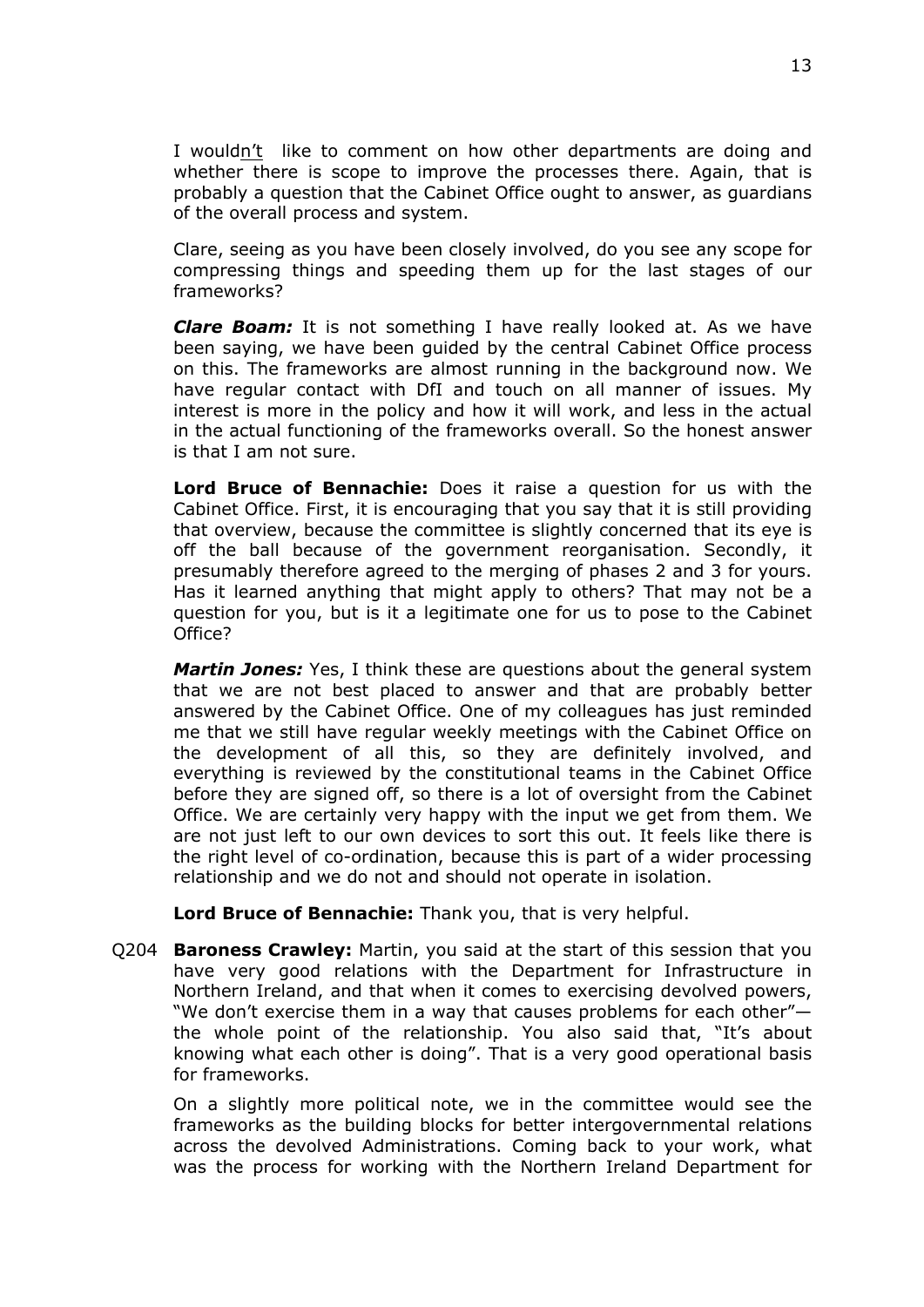Infrastructure on these frameworks, and did you see it as a partnership, or did you see the Department for Transport mostly taking the lead? We know that the rail technical standards framework is an exception in that sense, as you have very clearly set out. How was the work distributed?

*Martin Jones:* I might call in one or two of my colleagues, but the first point to make is that it was very definitely a partnership. We probably have more resource than DfI and can therefore get into more detail, but it is probably only for that reason that we did a bit more of the drafting work—a practical matter of us having the resource. We were probably also providing a bit more input in the relationship on the commercial road transport operations side, because it was the UK Government who were negotiating with the EU at the time, so we had the information on the emerging agreement with the EU, which obviously we had to feed in.

Those are practical matters where people have knowledge and expertise, and obviously they will be called on a bit more to do the legwork, if you like, which does not undermine the principle that this was a partnership and that both sides needed to be comfortable with what we were agreeing. I do not know whether Clare, Osian or Jeremy has anything to add to that.

*Clare Boam:* I think that is exactly how it was, certainly with regard to the roads frameworks. I think the Department for Transport did a lot of the legwork, as you say Martin, partly because of the resourcing issue, and because we have been scrutinising a lot of this stuff—we have been looking at what EU law needed to be retained and we have had the detail. As you say, on some of the issues, for example driving licences, the UK is leading the negotiations on the follow-up arrangements, so there were matters on which we had the first go and then shared the drafting.

*Jeremy Hotchkiss:* I should add that, for rail, as well as the joint working we had with the Department for Infrastructure, a lot of work was being done at the technical level between Translink, NI Railways and our Rail Safety and Standards Board, which involved the signing of an MoU between Translink and RSSB to strengthen the relationships at that technical level.

Q205 **Baroness Crawley:** What would you say have been the most challenging aspects of the work that you have been doing with the Department for Infrastructure? Was it the possibility of divergence on policy or standards because of the protocol? Was it the time it took for ministerial sign-off? Was it about different approaches to parliamentary scrutiny from the two departments? Was it because of transport and border issues on the island of Ireland?

*Martin Jones:* Again, if I can just give a general answer, nothing has been difficult between us. The main challenges have been the technical detail and just getting our minds around where there might be problems in future and where we need to create the structures to discuss them.

The other thing, particularly in the commercial transport part of the piece, was the uncertainty towards the end about the outcome of the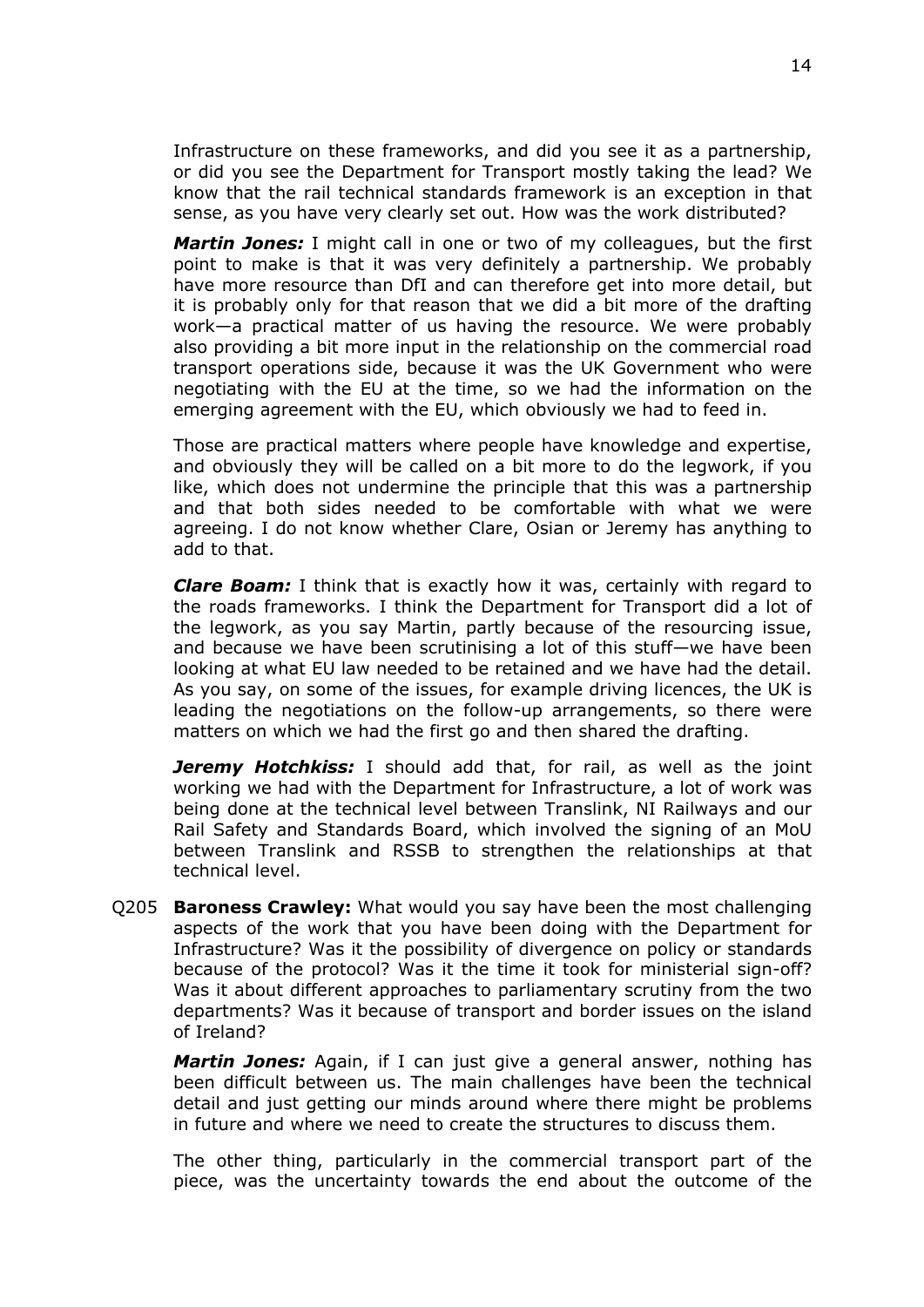negotiations on the trade and co-operation agreement with the EU, but that uncertainty was out of our control. None of that caused any difficulties between us and DfI, and everybody understood what the uncertainties were. It was something we had to work around.

Again, I will turn to my colleagues, who may wish to add something. Let me start with Osian.

*Osian Lewis:* As you said, there were never any problems between us as the two Governments. It was more to do with the uncertainty. However, even with that uncertainty we were able to lead on the fact that we had a very good relationship with our counterpart, and still do. During the intense period of negotiations, we were still in touch with each other and keeping each other updated on what we thought the likely outcome would be and what we might need to think about including in the framework. So I think it is fair to say that the relationship was there and the difficulties were largely outside our control.

Q206 **Lord Murphy of Torfaen:** A very good morning, and welcome to Martin and his colleagues. I will continue a question on the relationship between the Northern Ireland Executive and the United Kingdom Government. To what extent did you consider the balance of the frameworks? Did you consider equally the role of the Northern Ireland Executive and the UK Government in each framework?

Building on some pretty interesting things that you have said about partnership with the Department for Infrastructure, which is obviously the equivalent of your own department, could this way of working be a model for other departments of government in Whitehall to follow? It seems to me that you were very pleased with the fact that you worked very well together, in very difficult circumstances of course, when the Northern Ireland Executive were not up and running.

That is one set of questions. The other question, which you may or may not be able to answer—I ask, because it intrigues me—is that there are very good official working relationships between the Northern Ireland Executive and the UK Government. Is that reflected in ministerial working? Was there, for example, a particular Minister in your department who had responsibility for dealing with the Northern Ireland Executive, and, on the other side of the coin, was the Northern Ireland Department for Infrastructure Minister ever involved, to your knowledge, in some of these framework issues?

*Martin Jones:* I will deal with the second of those questions first, having stepped back into this only relatively recently. I simply do not know to what extent there was personal contact between the two. If there was not much, I think that would have been a product of the fact that there was no fundamental disagreement at official level that needed to be resolved, so these things could be put through the machinery and signed off by the JMC at that level. My colleagues might be aware of some particular contact, and I will come to them in a moment. If there was none, it would have been down to the fact that they did not need to be, rather than that there was a problem at a political level.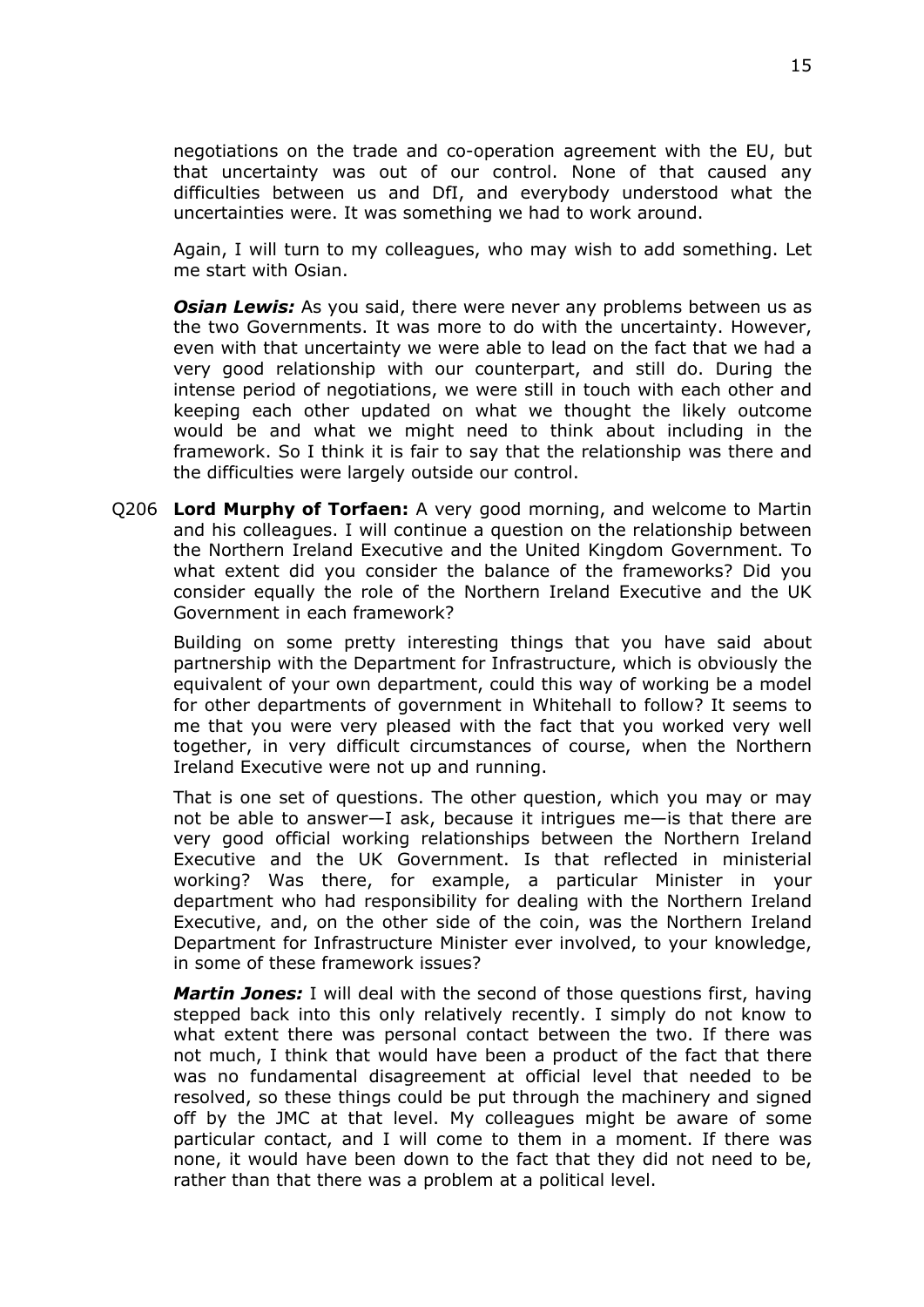On the question of the broader relationship—I think we have already covered this to a large extent—it is very much a partnership, but underpinning the whole of this exercise is the fact that these are devolved matters and either side can choose to diverge from the other if it wishes to. That is inherently recognised in the framework. I think there is a mutual respect for that constitutional fact, and I think that underpins the fact that this is a partnership and it is not one side trying to tell the other what to do.

Let me see whether any of my colleagues have anything to add, and, in particular, whether they are aware of any specific ministerial engagement.

**Jeremy Hotchkiss:** I have nothing to add on the rail side.

*Osian Lewis:* From the roads perspective, this was a task that we managed to agree very much at an official level. As Martin said, that is usually a sign of the fact that there are no disagreements between us, which is a good thing.

I have just one comment on the broader question of whether the relationship should be a model. To echo what Martin said, this relationship is a consequence of the fact that the issues that we deal with in our divisions in the Department for Transport are devolved to Northern Ireland but not to Wales and Scotland, which means that we have managed to build a relationship, for the practical reason of needing to work together very closely with the Department for Infrastructure. However, I would hope that in other policy areas where the issues might be devolved we would have a similarly positive and constructive relationship with our counterparts in both Wales and Scotland.

*Martin Jones:* Thanks to my colleagues on that. I hope that addresses the question to the extent that we can.

Q207 **Lord Murphy of Torfaen:** Yes, indeed, it is very interesting. It is pretty clear that there has been a good story to tell here with regard to your separate departments, so I assume that I know the answer to this question. Has a personal relationship built up between individual officials in the Department for Transport and those in the Department for Infrastructure? We sometimes overlook the personal in government, and presumably there is a personal relationship and you have got to know your counterparts reasonably well, even though it might have to be as we are talking to you—by Zoom.

*Martin Jones:* That is definitely the case. Immediately after the referendum, I went over to Belfast a few times just to make sure that we understood the Northern Ireland angle to the various things that we were dealing with, whether it was negotiations of the future agreement, the Northern Ireland protocol or these sorts of UK framework issues.

There is always the problem in any organisation when people move on to different jobs that you have built a personal contact, you lose it and the next person coming in does not have your phone number. The fact is that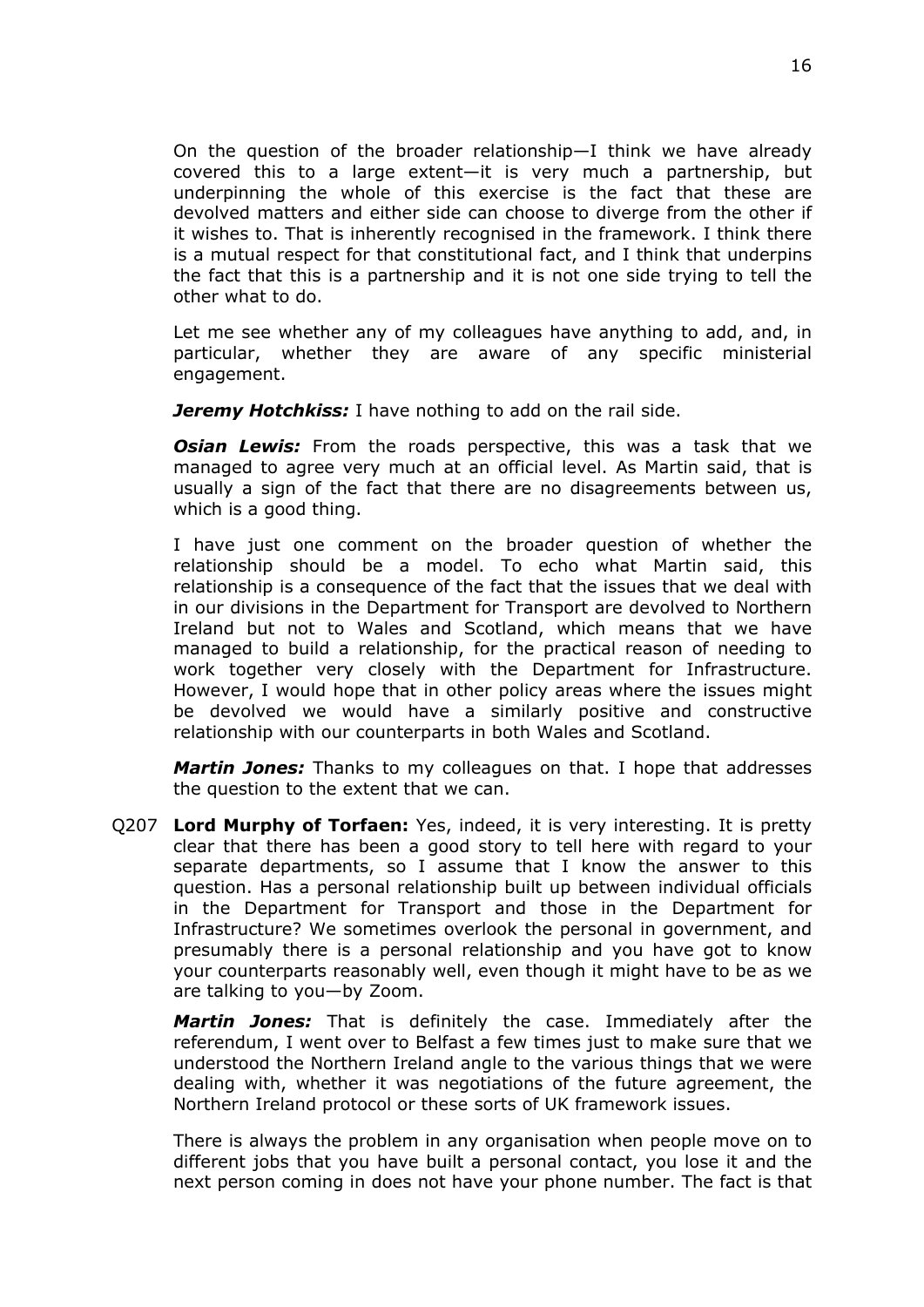we have a formal relationship through these frameworks, even if we do not meet every month, and in anybody's handover note to their successor they will have to say, "You need to maintain this relationship, because you need to have meetings with these people", almost to force us to rebuild those personal relationships.

I am very confident that those will carry on, and that at a more senior level in the two departments I think there is a real desire to make sure that those relationships are maintained. You always have to work on these things; you cannot presume that they will happen automatically. But I am confident that we have a few structures in place to make sure that these relationships will be maintained and rebuilt as people move on to different jobs, which has happened on both sides of the Irish Sea. We have had a bit of turnover in both Administrations.

**Lord Murphy of Torfaen:** That is very encouraging indeed. Thanks a lot for your comments.

Q208 **The Chair:** Can I just extend that very slightly? It is very interesting to hear what you say you have done in practical terms to develop relationships. That sense of relationships that are developing is what we are finding, which is why we say that the frameworks are about constructing a stronger union.

Do those close relationships mean that you have not felt that you have had to build into the process some anticipation of divergence, if you see what I mean? We were slightly struck by the fact that you are aware that there may be divergence and that it will emerge organically and practically in the course of the framework being implemented, but there seems to be no specific aspect where we say, "Right, we've absolutely got to be aware that this might happen". Is it a function of these practical relationships that you have not created that capacity, as it were?

*Martin Jones:* I think we have. It might be worth turning to Clare on the driver licensing, because there have been one or two things we have done in the context of addressing the driver shortage where rules that have come back into UK law are being looked at, and obviously there are some questions there for Northern Ireland for which we have had the lines of communication open.

Clare, do you want to mention those just as an illustration of the fact that we have certainly not sat back in these dialogues and said, "Well, we're never going to diverge, are we?" It has been more a question of how we would handle divergence if it were to happen.

*Clare Boam:* Yes, that is right, Martin. You mentioned driving licences. About 12 to 18 months ago, when the frameworks were being drafted, people had heard of driver shortages, but they were not such a big issue, and no one had contemplated that we might be changing driving licences in the way we are now going to do through Parliament. When we were preparing the frameworks, it was not possible to predict how we might diverge. We just acknowledged that it could happen, and from either direction.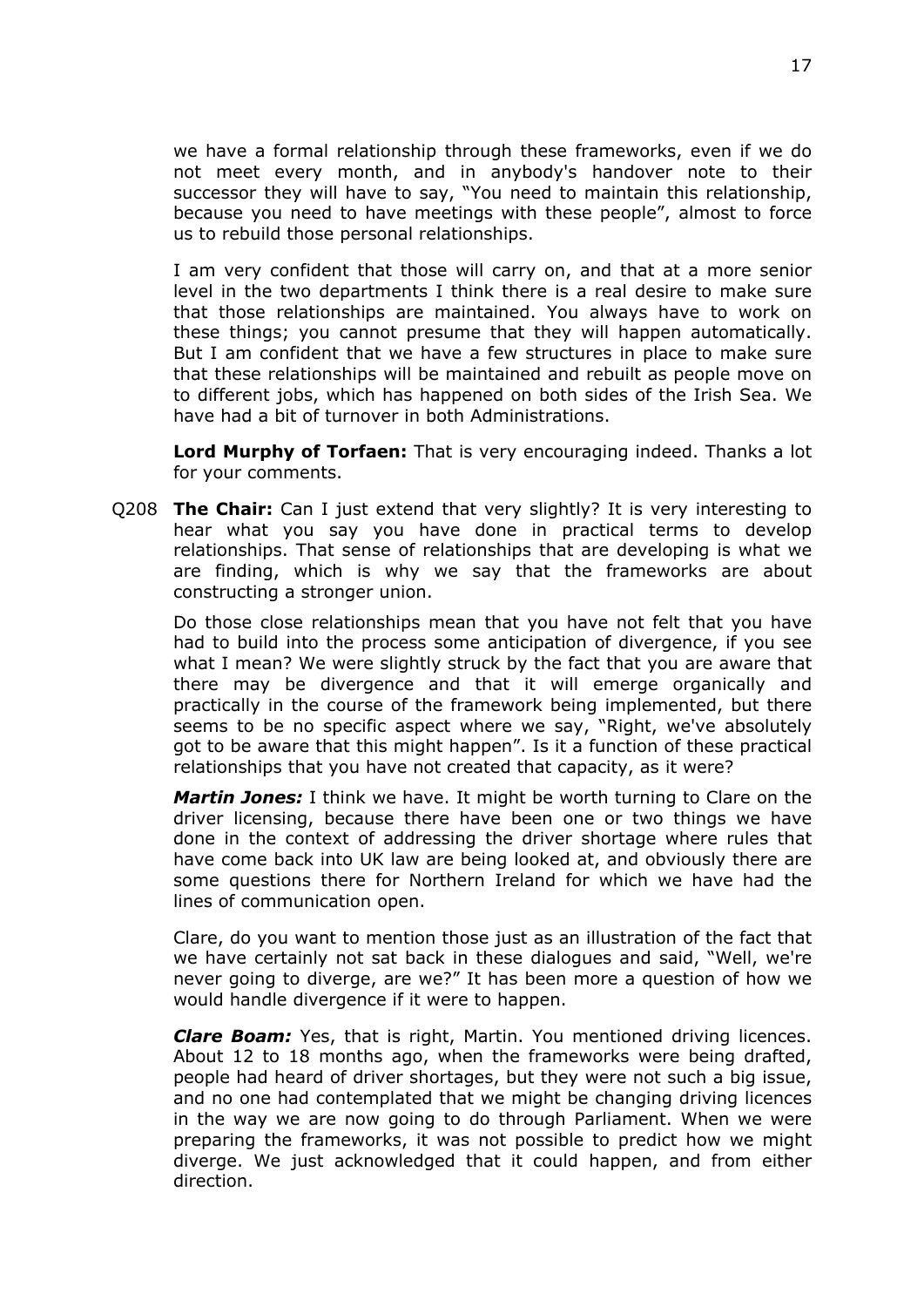Obviously, as we saw over the summer, the Government have had to look at how we can tackle HGV driver shortages with a range of different things. We have looked at changes that we can make to driving licensing rules, and the regulations that are currently going through Parliament will bring changes for GB that Northern Ireland, certainly at the moment, is not making. I do not know who is diverging from whom. I guess it is we who are diverging from the underlying EU legislation.

What I am trying to say is that we could not anticipate everything, but we have those dialogues with our counterparts to make sure that when something comes up that affects that legislation, we can talk to them and decide whether we want to do the same thing or do something different.

**The Chair:** Thank you. I am satisfied with that, Martin, unless you want to add something, because time is getting on and I realise that my additional questions are holding people up here.

Q209 **Lord Thomas of Cwmgiedd:** Can I therefore take this fairly briskly? How did you set about drafting these agreements? Did you use what the Cabinet Office set out as its initial framework? It looks as if you did not, as yours differ a lot. Could you explain how you set about the process, assuming there is someone who can answer that question, going that far back?

*Martin Jones:* We definitely started with the templates, because they were provided by the centre. Clare has probably been the closest of anybody to drafting one of these. Sorry Clare, I will ask you again whether you can elaborate a bit on the practicalities.

#### **Lord Thomas of Cwmgiedd:** Yes, could you?

*Clare Boam:* It is tricky. I have not seen any other frameworks, so I am perhaps not aware of how far we have diverged from the model. We certainly tried to follow it. As we said at the start, a lot of ours had quite a lot of technical policy detail, and it is probably different for something like the rail framework, which has more of an infrastructure element to it. It was not intentional. I guess it was just a natural evolution to make sure that we captured all the issues.

**Lord Thomas of Cwmgiedd:** That is what often happens when you draft, but does not someone from either the Cabinet Office or, now, the Department for Levelling Up, Housing and Communities just come and have a chat to be certain that these things are proceeding in roughly the same direction, cover roughly the same areas and have roughly the same provisions? Is there not a mechanism for this?

*Martin Jones:* There is, and they did exactly that. Clearly, they were comfortable, to the extent that we pushed the boundaries of the template a bit and that was all agreed.

**Lord Thomas of Cwmgiedd:** When did that happen?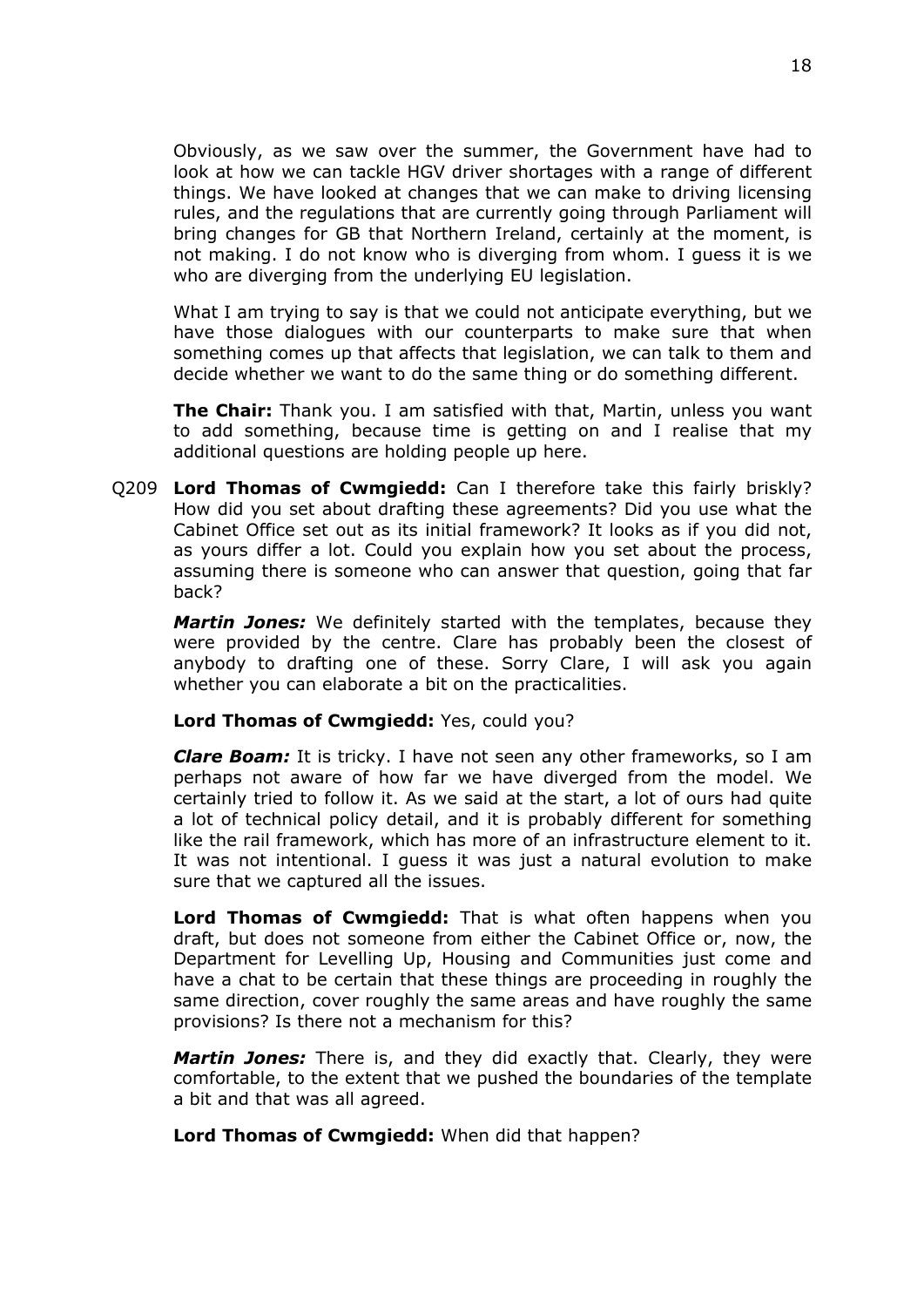*Martin Jones:* It was an ongoing process while we were we were drafting.

**Lord Thomas of Cwmgiedd:** Where does it for review?

*Martin Jones:* We have our contacts in the Cabinet Office who deal with this. They must run it up their hierarchy.

**Lord Thomas of Cwmgiedd:** Who is the person?

*Martin Jones:* It is all done in consultation. We share drafts with them on an ongoing basis. We do not sort of shut ourselves away, draft something and then send it over as a finished item. It is a collaborative process and we are drafting in full sight.

**Lord Thomas of Cwmgiedd:** Is this continuing? Is it the Cabinet Office that is still superintending this, given the creation of the new department?

*Martin Jones:* As far as I am aware, it is still the Cabinet Office. I hope that one of my colleagues will be able to give me the answer to that, but my understanding is that this responsibility still sits within the Cabinet Office. I will let you know if that is wrong.

**Lord Thomas of Cwmgiedd:** May I press you on this? You have just told me that this is an ongoing process. If it is to be an ongoing process, there must be a mechanism in place. If you are unsure of the answer now, will you come back to us on it? It would be quite interesting to know how a co-ordinated set of agreements will be brought into operation.

*Martin Jones:* My colleagues have just confirmed that the part of government that deals with the framework still sits within the Cabinet Office. We have now pretty much reached the end of that process with the agreement with the devolved Administrations on the provisional framework, so we are just going through the last stages, where it is for others to give the input before those are finalised. Otherwise, we have been working very closely with the Cabinet Office.

They have been content with the extent to which we have pushed the boundaries of the template they have given us. I have not discussed this with them, but I guess their view is that the template is a guide. Ultimately, the frameworks need to do what they need to do for the sector in question.

Q210 **Lord Thomas of Cwmgiedd:** One could take you up on a lot of detail but, in view of the time, can I ask you one question? The templates indicate that you would have a concordat or MoU accompanying the framework agreements, but yours do not. I think that one of your previous answers may have touched on this, in that you have a lot of policy in it, but could you explain whether that is the right answer or whether there is a different answer?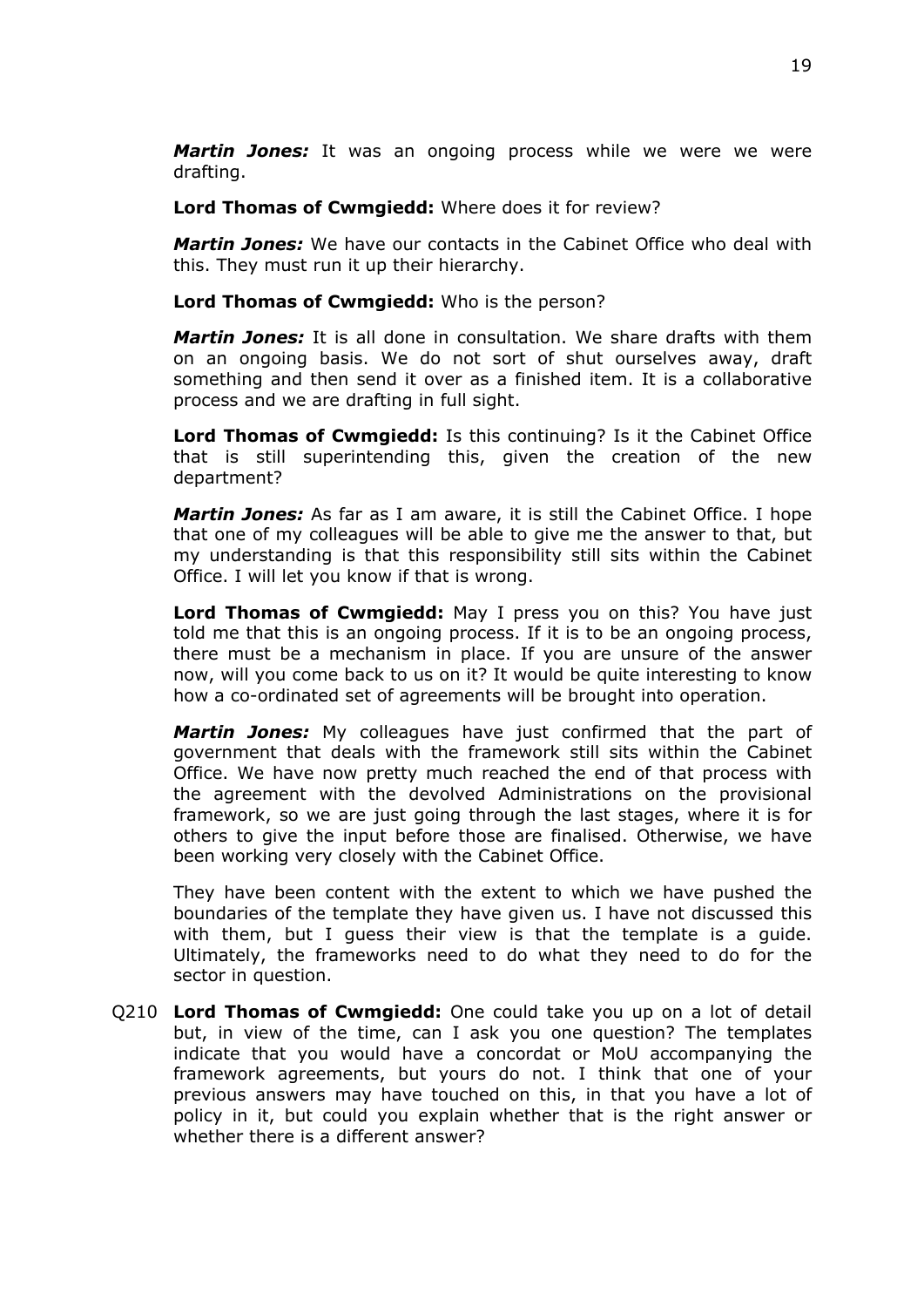*Martin Jones:* I will have to defer to my colleagues on that one. Let me just check and see whether anybody knows the answer to the MoU question.

*Clare Boam:* I think we started to prepare concordats, and it was a decision by the Cabinet Office not to proceed with them for our frameworks. Unless colleagues can remember better than me, we might have to double check on that.

Q211 **Lord Thomas of Cwmgiedd:** Could you come back to us on that? Bearing in mind that these are constitutional instruments, it would be interesting to know how they evolved and how they are managed.

Can I ask you just one final question? You have given explanations as to why certain things are not there. Will a note or a memorandum be published that explains to someone who might be looking at this in five years' time why something is not there?

*Martin Jones:* When you say that something is not there, do you mean that, out of all the potential frameworks, we have only the four and the others were not done?

**Lord Thomas of Cwmgiedd:** No. You have explained, for example, why you have done certain things. Will a note or memorandum be published that explains how this is drafted? I imagine that you will all have different jobs in five years' time.

*Martin Jones:* Do you mean a sort of Explanatory Memorandum to download memory?

### **Lord Thomas of Cwmgiedd:** Yes.

*Martin Jones:* I do not think that is foreseen by the Cabinet Office, and I think we would defer to them as to whether that was a necessary item. I think you are talking about an Explanatory Memorandum similar to what would be provided for draft legislation going through the House, that sort of thing.

**Lord Thomas of Cwmgiedd:** And one explaining why you made certain decisions. You have been very helpful in your evidence, but to expect someone to find out years hence will be quite difficult. But thank you very much.

Q212 **Lord Hope of Craighead:** Good morning, everybody. I will be brisker than Lord Thomas said he was going to be, partly because time is marching on and partly because my question has been largely answered in the detailed and very helpful answers you have already given.

The point that we seek to raise in this question is that we have noticed that the four frameworks take different approaches to the policy issues that they cover, and there are two points I would like to make by way of background, just to explain why we are focusing on this issue. One is the ways in which the frameworks differ. The outstanding example, of course, as Jeremy Hotchkiss has explained, is the rail framework, which is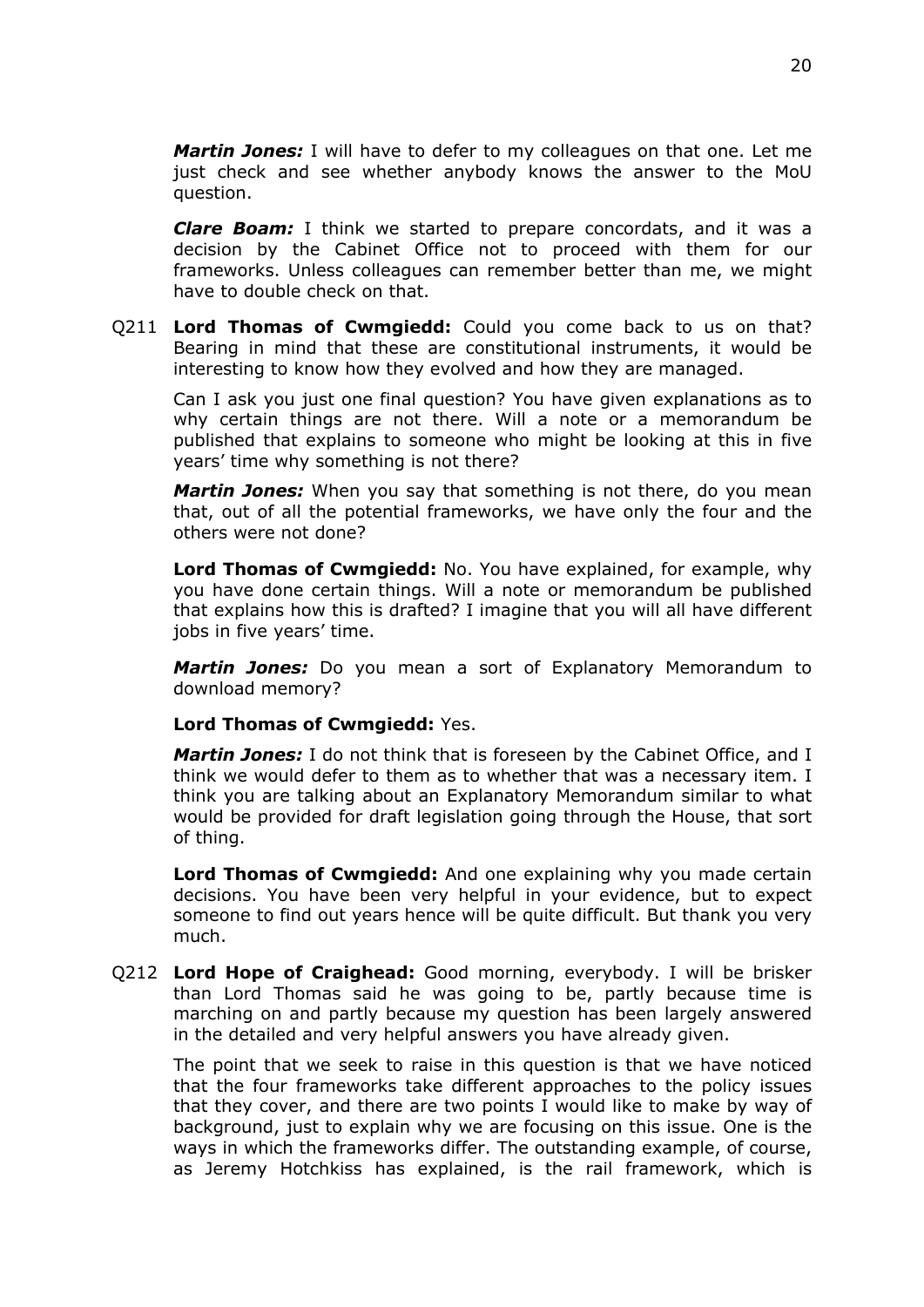dissimilar to the others, for the reasons which he has very helpfully explained. In addition, the framework seemed to use different language to discuss ongoing stakeholder or parliamentary engagement and transparency, and there seems to be no clear pattern or rationale for these differences.

So the question really is this: how was the decision made to adopt a certain approach, framework by framework, and to what extent was there co-ordination between the teams at the departments that were developing the frameworks? Martin, the question is put in case you have anything to add to what you have already been telling us.

*Martin Jones:* As you say, Lord Hope, I think we have covered some of this already. The rail standards framework is very different because of the way it is caught in the Northern Ireland protocol and because of the complicated competence arrangements, let alone the technical complexity of the measures themselves. The commercial road transport framework has an interface with the trade and co-operation agreement, which gives it a dimension which the others do not have. I think that there are some similarities between licensing and insurance—they are not too dissimilar. So that explains that.

As for the differences in the way we have referred to stakeholder engagement and the question of whether people have sight of each other's frameworks, we at the centre of the Department for Transport kept a general overview, but we didn't want to impose too much consistency. That judgment call was made because the individual policy leads understand their own stakeholders and wanted to include what made sense for engaging with them, as agreed with officials in Northern Ireland. The stakeholders involved in the haulage industry are very different sorts of people from those in the rail industry when it comes to the sorts of structures they work in, which might justify a slightly different approach.

Equally, it could be that people were just drafting separately. When do you impose commonality? You do it only when it is necessary to avoid a problem. I do think we necessarily saw a problem there, so we did not need to impose the commonality. Again, if any of my colleagues have anything to add on the specifics, I am happy for them to pick that up.

**Lord Hope of Craighead:** I think that is a very helpful answer. I will not pursue it further myself, but others have questions that follow mine.

**The Chair:** Thank you very much, Lord hope. In that spirit, we turn to Lady Redfern and then Lady Randerson on some specific aspects.

Q213 **Baroness Redfern:** My question regarding the process and the template being a guide was partly answered earlier, but can I just mention the four frameworks, which take different approaches to policy issues? In particular, the rail technical standards framework does not appear to have a joint decision-making process, but others do. Can you clarify whether the DfT will carry out any monitoring of potential divergence and keep a record of any concerns raised by the DfI about the potential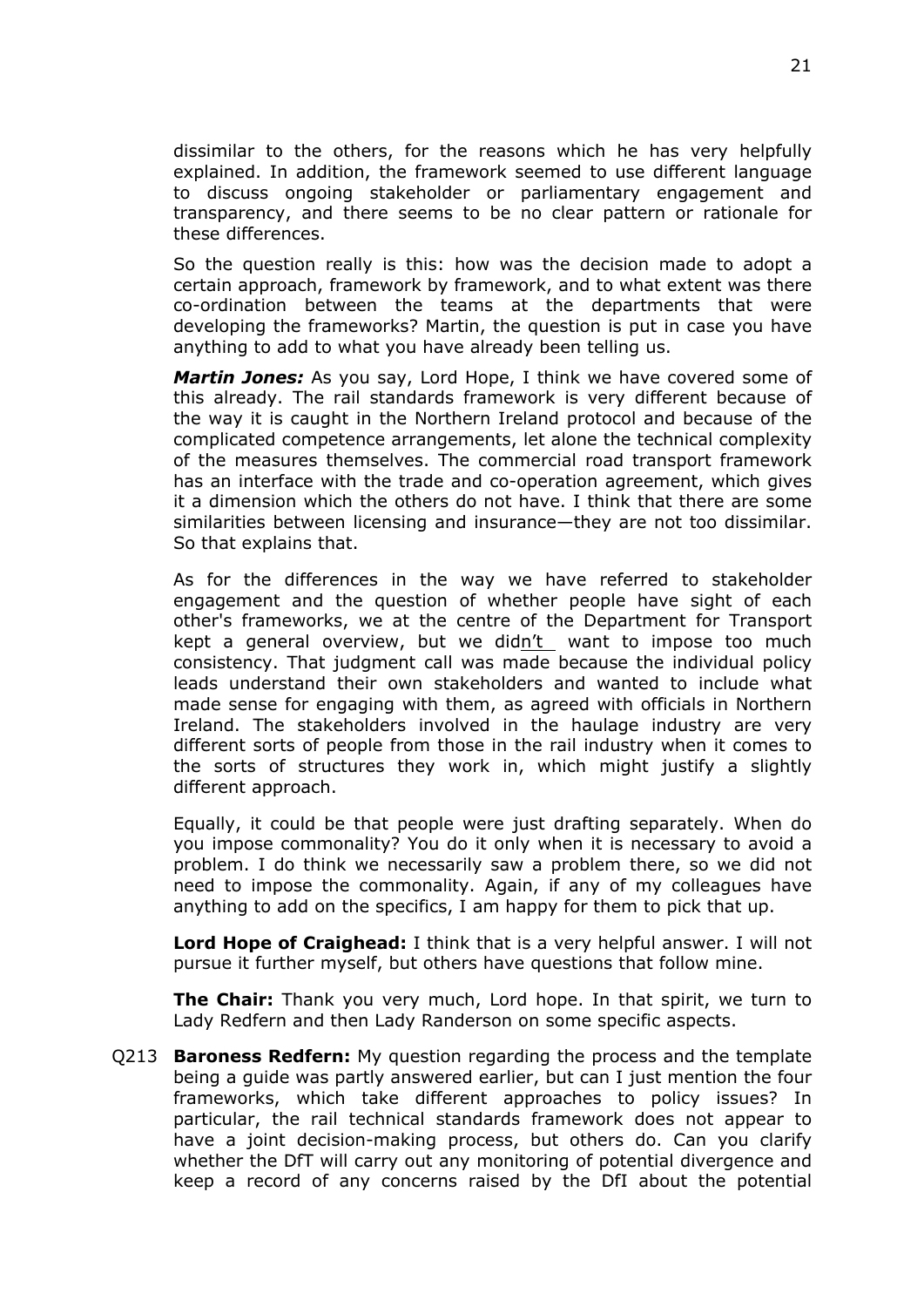divergence?

*Martin Jones:* If that question is focused particularly on the railway, perhaps I could ask Jeremy to pick it up.

*Jeremy Hotchkiss:* For rail, the start point is obviously that there are constraints on decision-making anyway. For Northern Ireland, as far as standards setting is concerned, all the decisions are taken within the European Union, so DfT's decision-making and the scope for raising concerns relate only to the impact of decisions that we take in Whitehall on GB standards to the extent that those might impact on cross-border trade. So there is quite a limited scope for disagreement. This is a reserved matter, in any case, and the framework very much reflects that. The decision-making is properly done within Whitehall. I hope that explains why there is not a joint decision-making process.

On your second question, about the monitoring of divergences, the answer is yes, very much so. We have established with RSSB—the Rail Safety and Standards Board—a process to consult on proposed changes. This is largely an industry-led process whereby RSSB seeks the views of stakeholders, including those in Northern Ireland, to form an industry view on whether to align or diverge.

If there is a proposal to diverge, particularly where this would lead to a divergence between Great Britain and Northern Ireland, this would be picked up in RSSB's impact assessment, which would need to examine very specifically the impact on the UK internal market and goods moving from Northern Ireland to Great Britain. At that point, the decision would come to us within DfT and we would consider submissions made by the Department for Infrastructure and by Translink, both in Northern Ireland, to RSSB on that subject. At that point, we would work very closely with DfI to examine the impacts on the UK internal market and work together to find a suitable solution.

One other thing that is probably worth mentioning is that we have already committed to informing Parliament if there is a proposal to diverge substantially from EU standards within Great Britain. A Written Ministerial Statement would be put out and there would be an opportunity for comment or debate within Parliament, which Ministers would take into account.

Those are the processes for recording divergences and notifying us of them.

**Baroness Redfern:** Would there be a full audit trail regarding the concerns raised on divergence?

*Jeremy Hotchkiss:* Absolutely. That would be picked up very much in RSSB's impact assessment, which would be the document that we would look at within the Department for Transport.

**Baroness Randerson:** Good morning. The individuality of approach also applies to consultation with stakeholders. It says, for example, that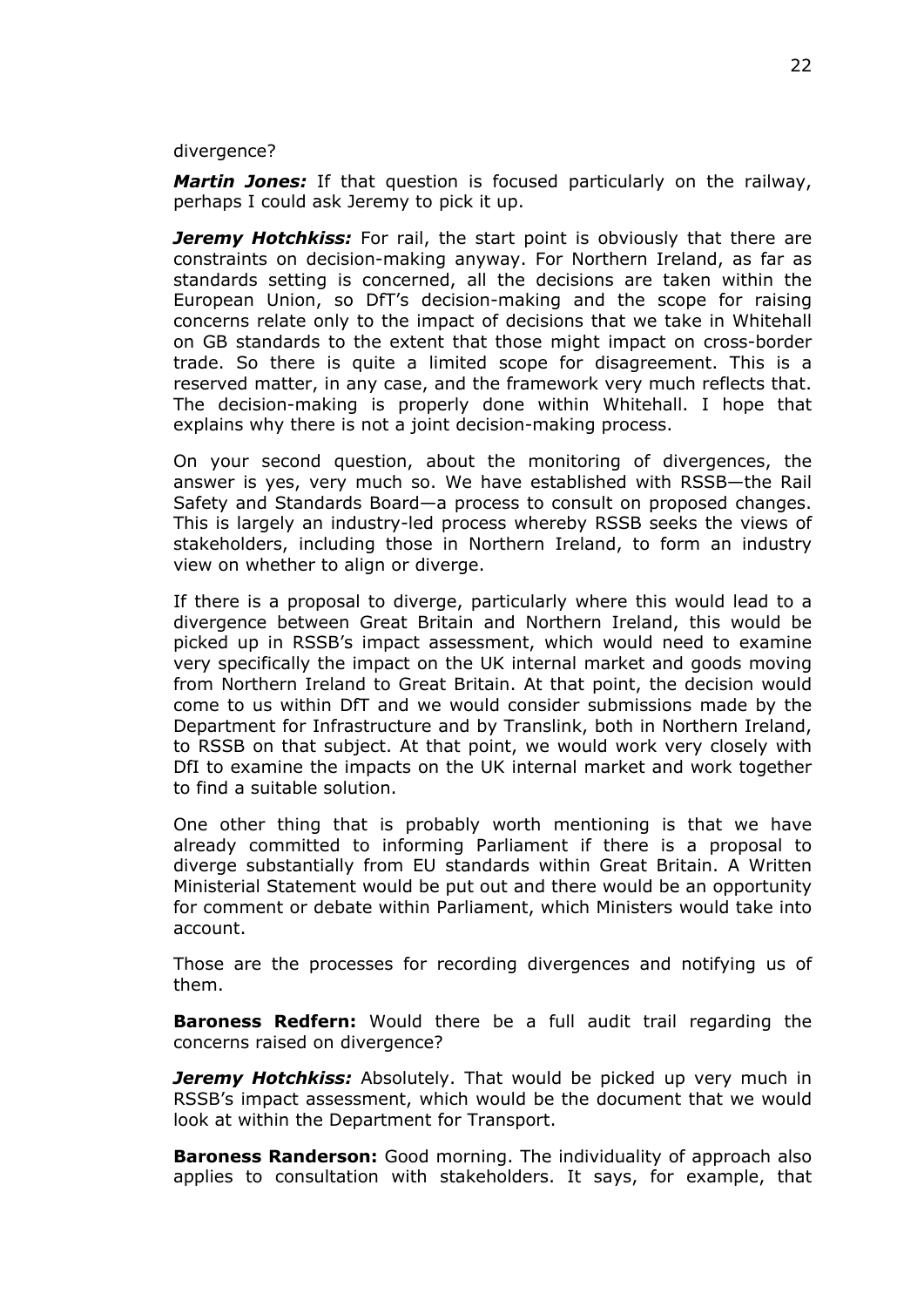consultation on the commercial transport operating licensing framework was held "via regular round tables". Am I right in assuming that those round tables involved a number of stakeholders? Perhaps you could give us some guidance as to how many. On driver licensing, it appeared that only the DVLA was consulted.

I am interested in the reason for the difference. Why is there such a narrow interpretation of what a stakeholder is—in general, actually? It was never a broad consultation, but why was it even narrower in some cases than in others?

*Martin Jones:* I will ask Osian to pick up the point about the round table and who was involved in that, and then I will ask Clare to say why we kept this fairly narrow. Clearly, there is a distinction here between consulting on the framework and consulting on a change to rules and to the law for the UK, because obviously some requirements come with proposed legislation, so that would go much more widely anyway. This is about just the framework and the structures that we are putting in place. Osian, do you want to say just briefly who was involved in the roundtable discussions? Then Clare could perhaps pick up why we limited the consultation to DVLA on the framework in respect of driver licensing.

*Osian Lewis:* As Martin said, there is a distinction between consulting on the framework—that is, the process by which we would discuss any need or desire to diverge between DfT in Great Britain and DfI in Northern Ireland—and consulting with stakeholders on the policy need to diverge and any level of divergence required in policy. It is on the latter that we would involve round tables. DfT holds a round table, which I think it is probably fair to say now happens frequently rather than regularly, with the logistics sector, including the key road haulage trade associations, individual haulage companies and organisations from the wider logistics space—grocery distribution and so on. That provides us with a body or a forum that we could use to consult on these policy issues, but I do not think we would go to that forum to discuss the workings of the framework, per se.

*Clare Boam:* In terms of the driving licence framework, it is a similar principle. We felt very much that how the framework will operate was an issue between government departments and the licensing authorities the DVLA, in Great Britain, and the DVA, in Northern Ireland.

In terms of the underlying policy, at the time there were no changes to driving licences. We retained the existing international and EU law relevant to them, so there was no wider active engagement needed at that point. Obviously, things have now changed, and you know that we are looking at driving licence changes. We react according to the circumstances. With the current changes, for example, we have done a consultation and worked with various stakeholders. As for preparing the frameworks themselves, at that point there were simply no changes to take into account.

**Baroness Randerson:** Can I press you on that, Clare? There is clearly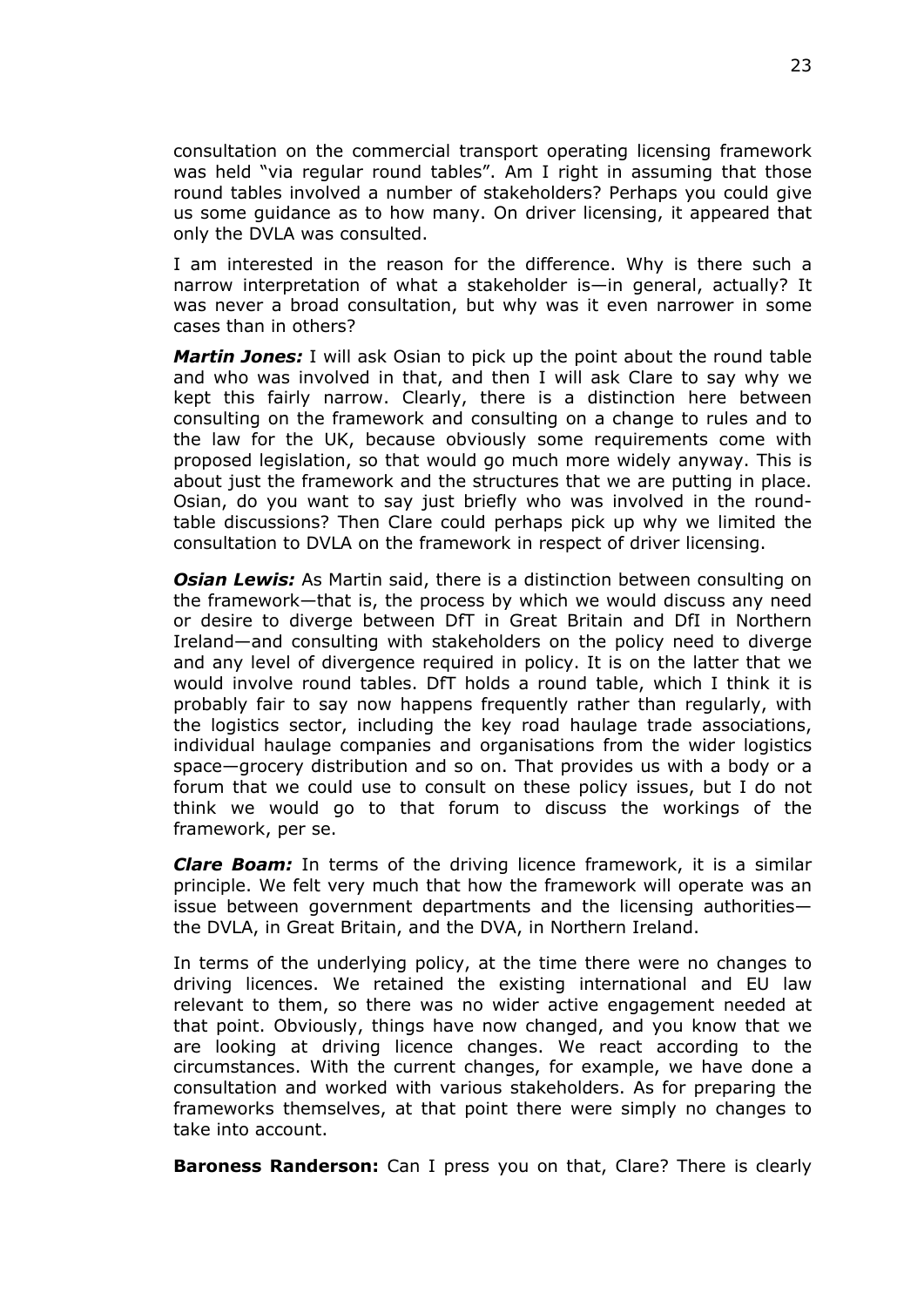an interface between the structure of the framework and changes in policy. One leads to the other. Structuring the framework in a particular way would make it easier or more difficult to change policy. Surely a broader interpretation of who the stakeholders are would be valuable in those circumstances.

*Clare Boam:* Yes, and I wonder whether, when we prepared the frameworks, there was a slight difference in how we interpreted that. At the time when we were drafting them, we were looking at who we were consulting with or engaging with at that moment in time and not necessarily setting out who would be potential stakeholders in future, because, I think, that would have been really hard to predict.

Q214 **Baroness Randerson:** Can I turn briefly now to the motor insurance framework? The consultees to this are listed as the Motor Insurers' Bureau and other insurance bodies. I am interested in what those other insurance bodies are. Given the changes with regard to cross-border accidents and their victims, I can immediately see a broader application for the ordinary motorist than, for example, technical standards on aviation. It is a different beast entirely. I would be interested to know what those other insurance bodies are.

*Martin Jones:* Again, can I go to Clare on that?

*Clare Boam:* Again, we did not work with the stakeholders on the principle of the framework, but we worked with them on the underlying policy and how we were going to handle the situation with green cards et cetera. As well as the MIB, the main stakeholders were the ABI and BIBA—the Association of British Insurers and the British Insurance Brokers' Association.

Q215 **The Chair:** These are the last two questions, and I am sure you are not sorry to hear that.

One question picks up on a question that is pretty obvious, because it is topical. Have the changes to licensing, such as hours worked or trading standards—I think Clare mentioned this in passing—had, or will they be likely to have, any impact on the framework? That very specific question arises out of the current situation.

The second and final question is about transparency. The committee recommended in its report that the four Administrations should provide regular updates to legislatures and publish reports as part of their planned reviews, and the Government agreed with us, but in none of the four frameworks for which you are responsible is there a commitment to that. I just wonder what your policy or your plan is. Baroness Vere wrote to us that she would certainly note the suggestion and ask officials to consider that.

What are your plans to do that, and do you see that as part of your wider responsibility to promote the greater transparency of connection between the DAs and the frameworks' role in? So there is one specific question and one broader one.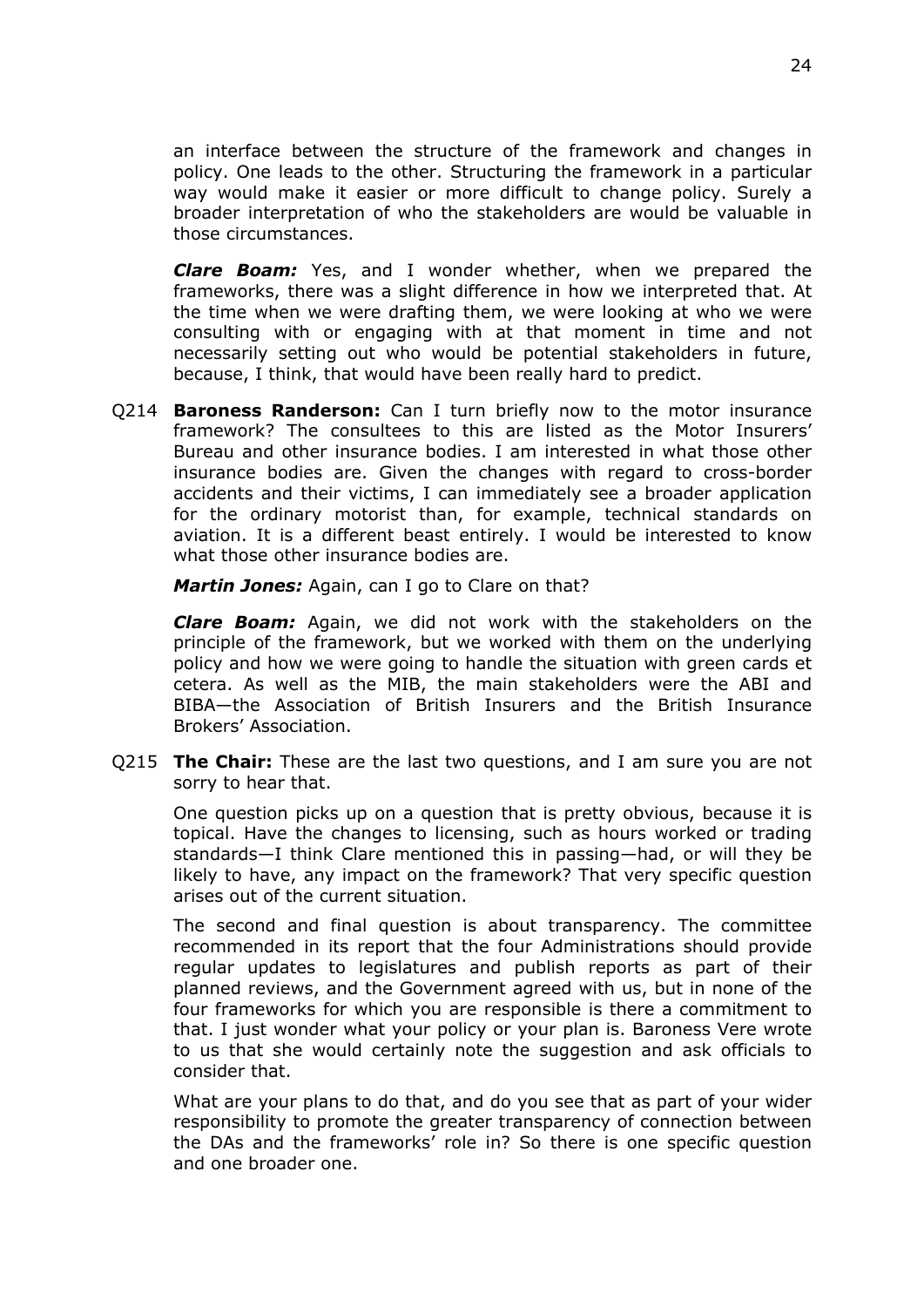*Martin Jones:* Perhaps I could ask Clare to pick up the specific question on licensing, as she is closer to that, and then I will pick up the transparency point.

*Clare Boam:* I do not see licensing changes—I think you are talking about driving licences rather than operator licensing here—affecting the framework as such, but obviously this is an example of where we are in the process of diverging. We have been working with colleagues in Northern Ireland not only to make sure that they are aware of the Government's proposals, but also to consider, if there are any consequences, how those changes could affect either side—for example, a GB driver taking a test in Northern Ireland or vice versa. We are still actively working with them on those sorts of issues to make sure that even if we diverge, the systems will still work together and residents and citizens know how the rules differ.

**The Chair:** Would you have to amend the framework to accommodate that?

*Clare Boam:* I do not think we would need to amend it. If the framework is going to be a live document that reflects the latest policy, it will certainly need to be updated. I do not see the immediate need for amendment to the process of how we work together and how we escalate issues, but I guess this is a good test, and we will see how it works.

*Martin Jones:* On the transparency point, I think I know where our Ministers want to be, but I hesitate to commit them to something without checking back, so perhaps we can take that one away and note your request on it. The Cabinet Office may have views about precedents across the whole of the system. If you will forgive me, I will not make any commitments on that one, but we will take it away and talk to our Ministers about how we should come back to you on that, in consultation with the Cabinet office.

Let me say this while I still have the microphone, so to speak. A question on concordats came up earlier, and I am told that the answer is that the Cabinet Office concluded that we did not need concordats in this particular case. I do not have any more on the reasoning why that was not the case, but that was clearly something that was agreed with the centre. That is at least a partial answer to the question.

So there are one or two things we will need to come back to you on as a result of this, but I am sure the clerks will be in touch with us to just pin down exactly what we need to do.

**The Chair:** On that note, thank you very much indeed. It has been a very good session. We very much appreciate your frankness and, indeed, all the hard work that has clearly gone into this. It is very positive to know that you have such good working relationships with Northern Ireland, which is something we certainly note. I am aware, from everything you said, how difficult it has been working in a climate of successive waves of uncertainty and having to accommodate what you